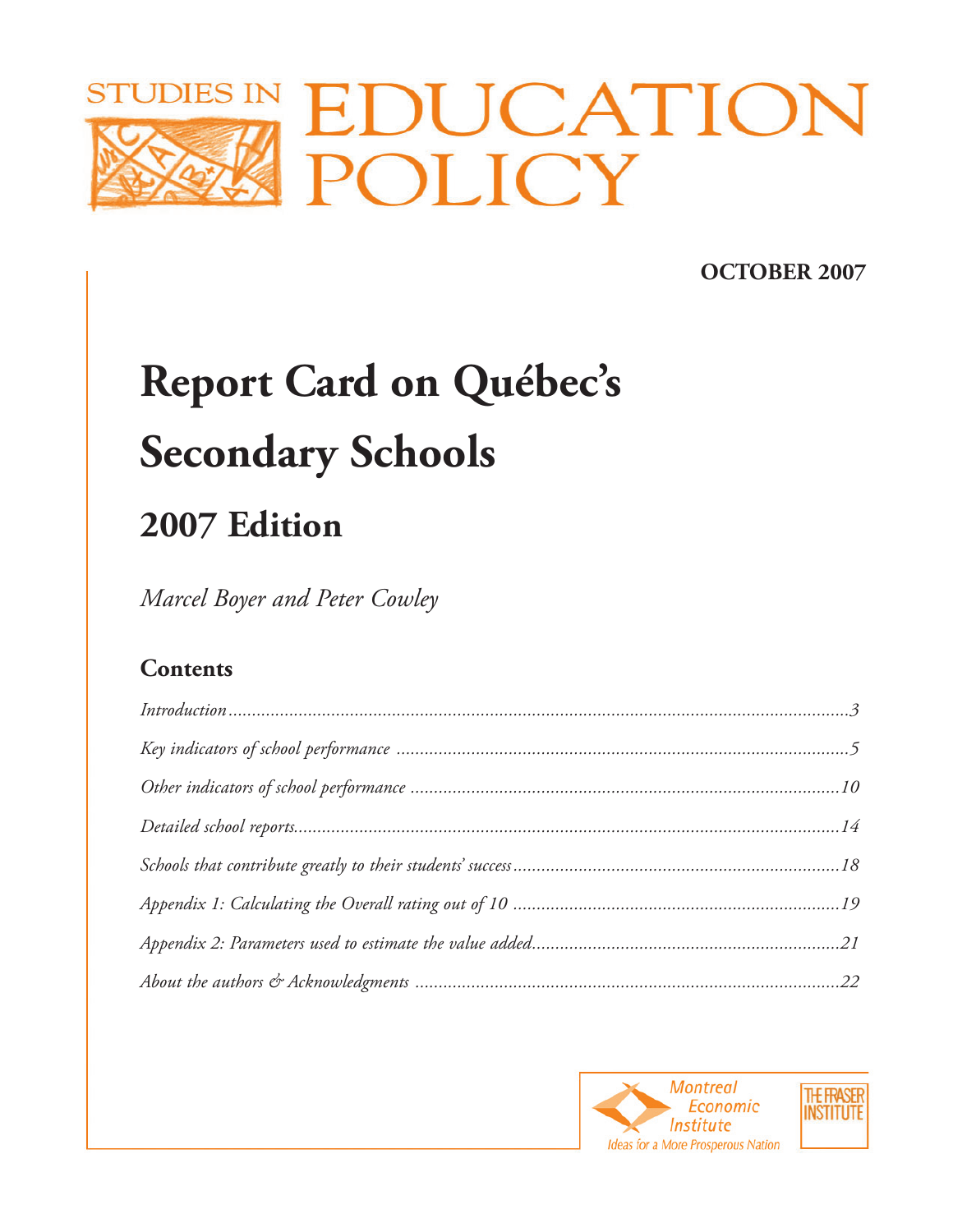Studies in Education Policy are published periodically throughout the year by The Fraser Institute, Vancouver, British Columbia, Canada. This special edition on the schools of Quebec is published jointly with the Montreal Economic Institute.

#### **The Montreal Economic Institute**

The Montreal Economic Institute (MEI) is an independent, non-profit, non-partisan research and educational institute. It endeavours to promote an economic approach to the study of public policy issues. The MEI's mission is to propose original and innovative solutions for the crafting of efficient public policies, using successful reforms applied elsewhere as models. The MEI studies how markets function with the aim of identifying the mechanisms and institutions which foster the prosperity and long-term welfare of all the individuals which make up our society. The MEI is the product of a collaborative effort between Montreal-area entrepreneurs, academics and economists. The Institute does not accept any public funding.

To learn more about the Montreal Economic Institute, please visit our web site at www.iedm.org.

For more information about the Montreal Economic Institute, please contact us via mail: 6708 St Hubert Street, Montréal (Québec), Canada, H2S 2M6; via telephone: 514.273.0969; via fax: 514.273.2581.

The opinions expressed in this study do not necessarily represent those of the Montreal Economic Institute or of the members of its board of directors.

The publication of this study in no way implies that the Montreal Economic Institute or the members of its board of directors are in favour of, or oppose the passage of, any bill.

#### **The Fraser Institute**

Our vision is a free and prosperous world where individuals benefit from greater choice, competitive markets, and personal responsibility. Our mission is to measure, study, and communicate the impact of competitive markets and government interventions on the welfare of individuals.

Founded in 1974, we are an independent research and educational organization with offices in Vancouver, Calgary, and Toronto, and international partners in over 70 countries. Our work is financed by tax-deductible contributions from thousands of individuals, organizations, and foundations. In order to protect its independence, the Institute does not accept grants from government or contracts for research.

For information about how to support The Fraser Institute, please contact the Development Department via mail: The Fraser Institute, Fourth Floor, 1770 Burrard Street, Vancouver, BC, V6J 3M1;

via telephone: 1.800.655.3558 ext. 586; via fax: 604.688.8539; or via e-mail: development@fraserinstitute.ca.

In **Calgary**, you may contact us via telephone: 403.216.7175 ext. 227; fax: 403.234.9010;

In **Montreal**, you may contact us via telephone: 514.281.9550 ext. 303; fax: 514.281.9464; e-mail: montreal@fraserinstitute.ca; In **Tampa**, you may contact us via telephone: 813.961.6543; fax: 636.773.2152; e-mail: Joyce.Weaver@fraserinstitute.org; In **Toronto**, you may contact us via telephone: 416.363.6575 ext. 232; fax: 416.934.1639.

For additional copies of Studies in Education Policy, any of our other publications, or a catalogue of the Institute's publications, call our toll-free order line: 1.800.665.3558, ext. 580 or contact the book sales coordinator via telephone: 604.688.0221, ext. 580; via fax: 604.688.8539; via e-mail: sales@fraserinstitute.ca.

Members of the press please contact our Communications Department via telephone: 604.714.4582; via e-mail: communications@fraserinstitute.ca

To learn more about the Fraser Institute, please visit our web site at http://www.fraserinstitute.org.

The authors of this study have worked independently and opinions expressed by them are, therefore, their own, and do not necessarily reflect the opinions of the members or trustees of The Fraser Institute.

Copyright© 2007 The Fraser Institute and the Montreal Economic Institute. All rights reserved. No part of this book may be reproduced in any manner whatsoever without written permission except in the case of brief quotations embodied in critical articles and reviews.

Editing and design: Kristin McCahon and Lindsey Thomas Martin Typesetting by Nick Murphy

Printed and bound in Canada. ISSN 1492–1863 Studies in Education Policy (English print edition). ISSN 1707–2395 Studies in Education Policy (English online edition).

Date of issue: October 2007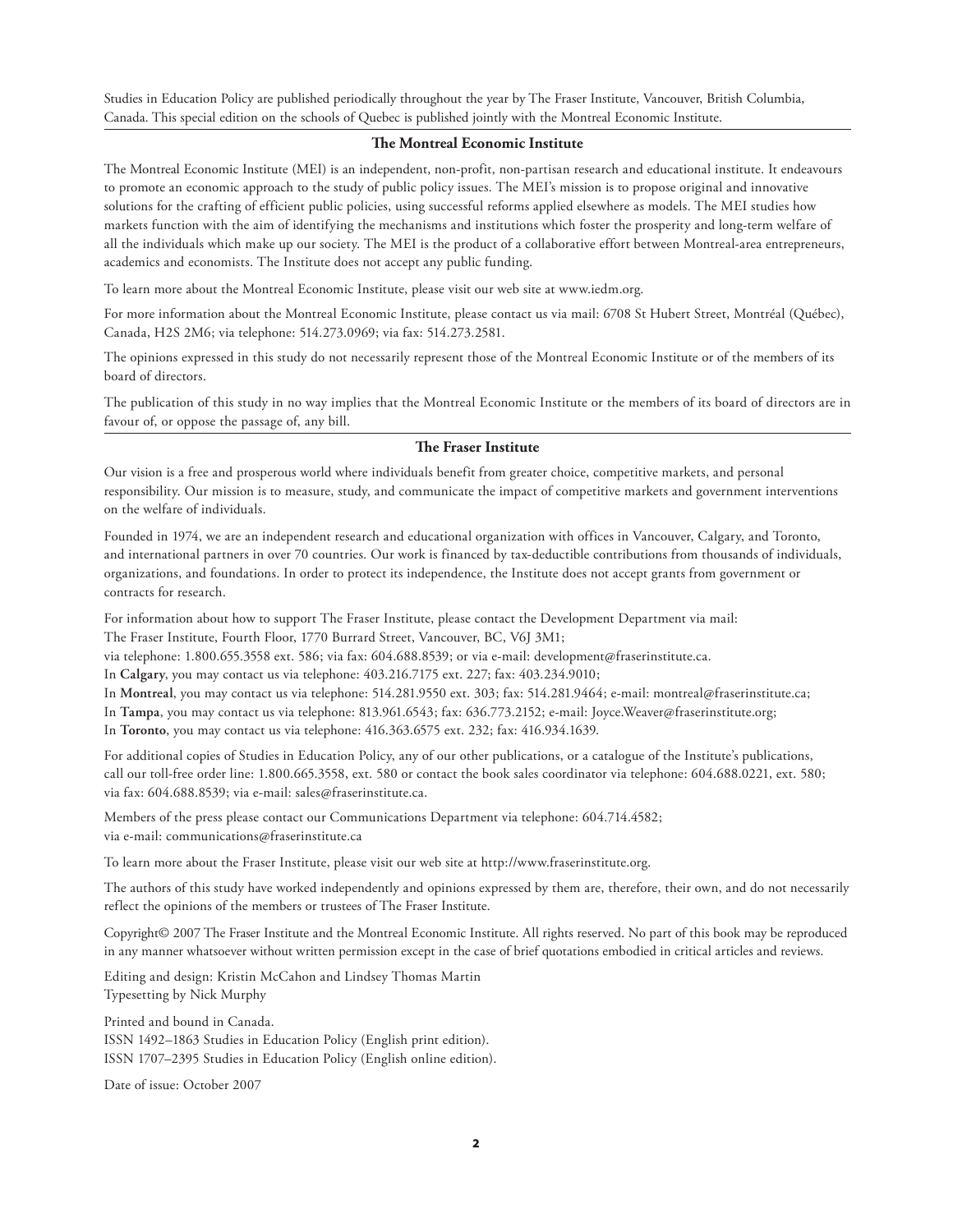

# **Introduction**

The *Report Card on Quebec's Secondary Schools: 2007 Edition* (hereafter, *Report Card*) collects a variety of relevant, objective indicators of school performance into one, easily accessible public document so that anyone can analyze and compare the performance of individual schools. By doing so, the *Report Card* assists parents when they choose a school for their children and encourages and assists all those seeking to improve their schools.

### **The Report Card helps parents choose**

Where parents can choose among several schools for their children, the *Report Card* provides a valuable tool for making a decision. Because it makes comparisons easy, it alerts parents to those nearby schools that appear to have more effective academic programs. Parents can also determine whether schools of interest are improving over time. By first studying the *Report Card*, parents will be better prepared to ask relevant questions when they visit schools under consideration and speak with the staff.

Of course, the choice of a school should not be made solely on the basis of a single source of information. Web sites maintained by the provincial ministry of education and local school boards may also provide useful information.**<sup>1</sup>** Parents who already have a child enrolled at the school provide another point of view. Naturally, a sound academic program should be complemented by effective programs in areas of school activity not measured by the *Report Card*. Nevertheless, the *Report Card* provides a detailed picture of each school that is not easily available elsewhere.

### **The Report Card facilitates school improvement**

Certainly, the act of publicly rating and ranking schools attracts attention. Schools that perform well or show consistent improvement are applauded. The results of poorly performing schools and those whose performance is deteriorating generate concern. This attention, in itself, provides an incentive for all those connected with a school to redouble their efforts to improve student results.

However, the *Report Card* offers more than just incentive. It includes a variety of indicators, each of which reports results for an aspect of school performance that may be improved. School administrators who are dedicated to improvement accept the *Report Card* as another source of evidence that their schools can do a better job.

#### Some schools do better than others

To improve a school, one must believe that improvement is achievable. This *Report Card*, like those published in other parts of Canada, provides evidence about what can be accomplished. It demonstrates clearly that, even when we take into account factors such as the students' family background—which some believe dictate the degree of academic success that students can enjoy in school—some schools do better than others. This finding confirms the results of research carried out in other countries.**<sup>2</sup>** Indeed, it will come as no great surprise to experienced parents and educators that the data consistently suggest that what goes on in the schools makes a difference to academic results and that some schools make a greater difference than others.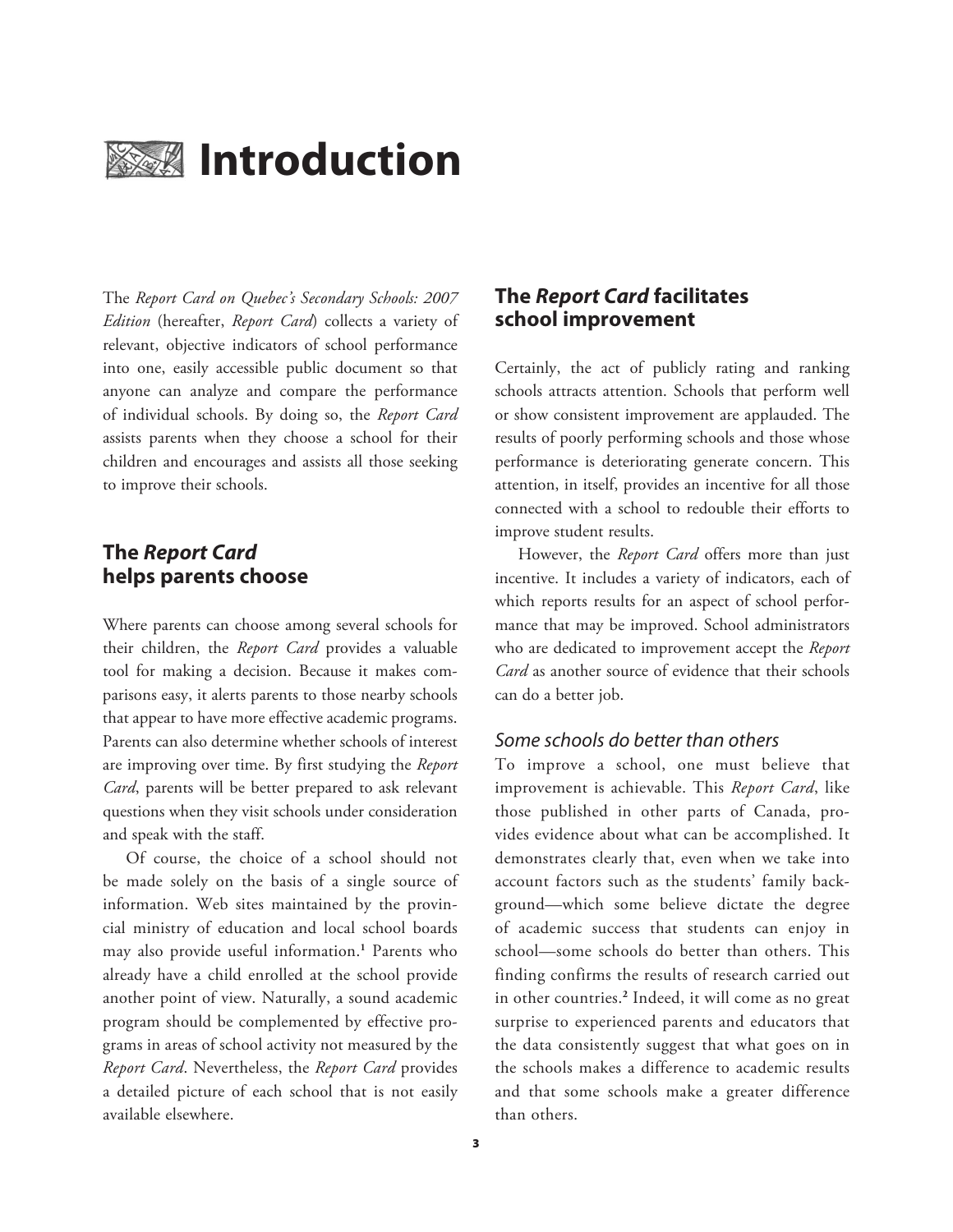### Comparisons are at the heart of the improvement process

By comparing a school's latest results with those of earlier years, we can see if the school is improving. By comparing a school's results with those of neighbouring schools or schools having similar school and student characteristics, we can identify more successful schools and learn from them. Reference to overall provincial results places an individual school's level of achievement in a broader context.

There is great benefit in identifying schools that are particularly effective. By studying the techniques used in schools where students are successful, less effective schools may find ways to improve. This advantage is not lost on the United Kingdom's Department for Education and Skills. Its Leading Edge program**<sup>3</sup>** helps educators connect with others who have expertise in particular areas of instruction and school administration.

Comparisons are at the heart of improvement: making comparisons among schools is made simpler and more meaningful by the *Report Card*'s indicators, ratings, and rankings.

# **You can contribute to the development of the Report Card**

The *Report Card* program benefits from the input of interested parties. We welcome your suggestions, comments, and criticisms. Please contact Peter Cowley at 604-714-4556.

#### **Notes**

- 1 See, for instance, the Ministry of Education's website at <http://www.meq.gouv.qc.ca/GR-PUB/m\_englis.htm> (as of September 28, 2007).
- 2 See, for instance, Michael Rutter et al., *Fifteen Thousand Hours: Secondary Schools and Their Effects on Children* (Cambridge, MA: Harvard University Press, 1979); Peter Mortimore et al., *School Matters: The Junior Years* (Wells, Somerset: Open Books, 1988); and *Hope for Urban Education: A Study of Nine High-Performing, High-Poverty, Urban Elementary Schools* (The Charles A. Dana Center, University of Texas at Austin, 1999). Digital document: <http://www. ed.gov/pubs/urbanhope/index.html> (as of September 28, 2007).
- 3 See the Leading Edge program site at <http:// www.standards.dfes.gov.uk/leadingedge/> (as of September 28, 2007).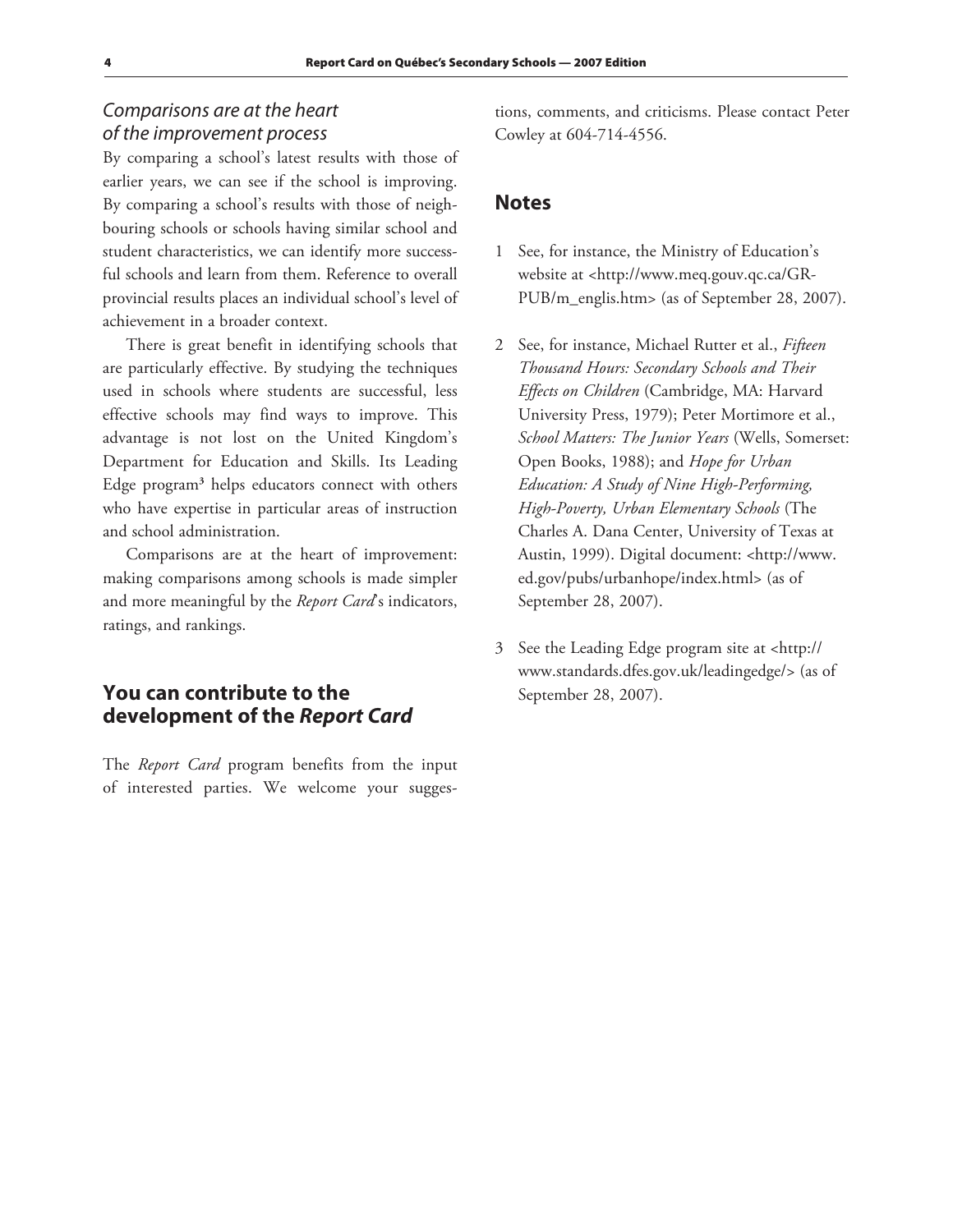

# **Key indicators of school performance**

The foundation of the *Report Card* is an overall rating of each school's academic performance. In large part, we base our overall rating on the students' results in six core academic courses: Secondary-V level courses in the language of instruction, Mathematics, and second languages and Secondary-IV level courses in History of Quebec and Canada, Physical Sciences, and Mathematics.**<sup>1</sup>** From these results and grade-to-grade transition data, we calculate the following indicators:

- (1) average uniform examination mark;
- (2) percentage of uniform examinations failed;
- (3) school-level grade inflation;
- (4) difference between the examination results of male and female students in Secondary-V level language of instruction and in Secondary-IV level physical science, and;
- (5) a measure of the likelihood that students enrolled at the school will stay in school and complete their selected program of studies in a timely manner.

The first four indicators demonstrate the effectiveness of the school's efforts by measuring the extent to which it equips all its students with the knowledge and skills embodied in the curricula. The fifth indicator is an efficiency measure in that it demonstrates the extent to which the school is successful in keeping its students on task and devoted to the timely completion of their chosen secondary school program.

We have selected this set of indicators because they provide systematic insight into a school's performance.**<sup>2</sup>** Because they are based on annually generated data, we can assess not only each school's performance in a year but also its improvement or deterioration over time.

### **Indicators of effective teaching and counseling**

#### 1 Average uniform examination mark

For each school, for each year, under the heading *Résultats aux épreuves*, the table lists the average raw uniform examination mark achieved by its students at the examination sittings in each of the five subject areas. For the purposes of the calculation of the *Overall rating out of 10*, the average marks for all five subject areas are combined to produce an overall average mark.

Examinations are designed to achieve a distribution of results reflecting the inevitable differences in students' mastery of the course work. Differences among students in interests, abilities, motivation, and work-habits will, of course, have some impact upon the final results. However, there are recognizable differences from school to school within a district in the average results on the provincial uniform examinations. There is also variation within schools in the results obtained in different subject areas. Such differences in outcomes cannot be explained solely by the personal and family characteristics of the student body. It seems reasonable, therefore, to include these average uniform examination marks for each school as one indicator of effective teaching.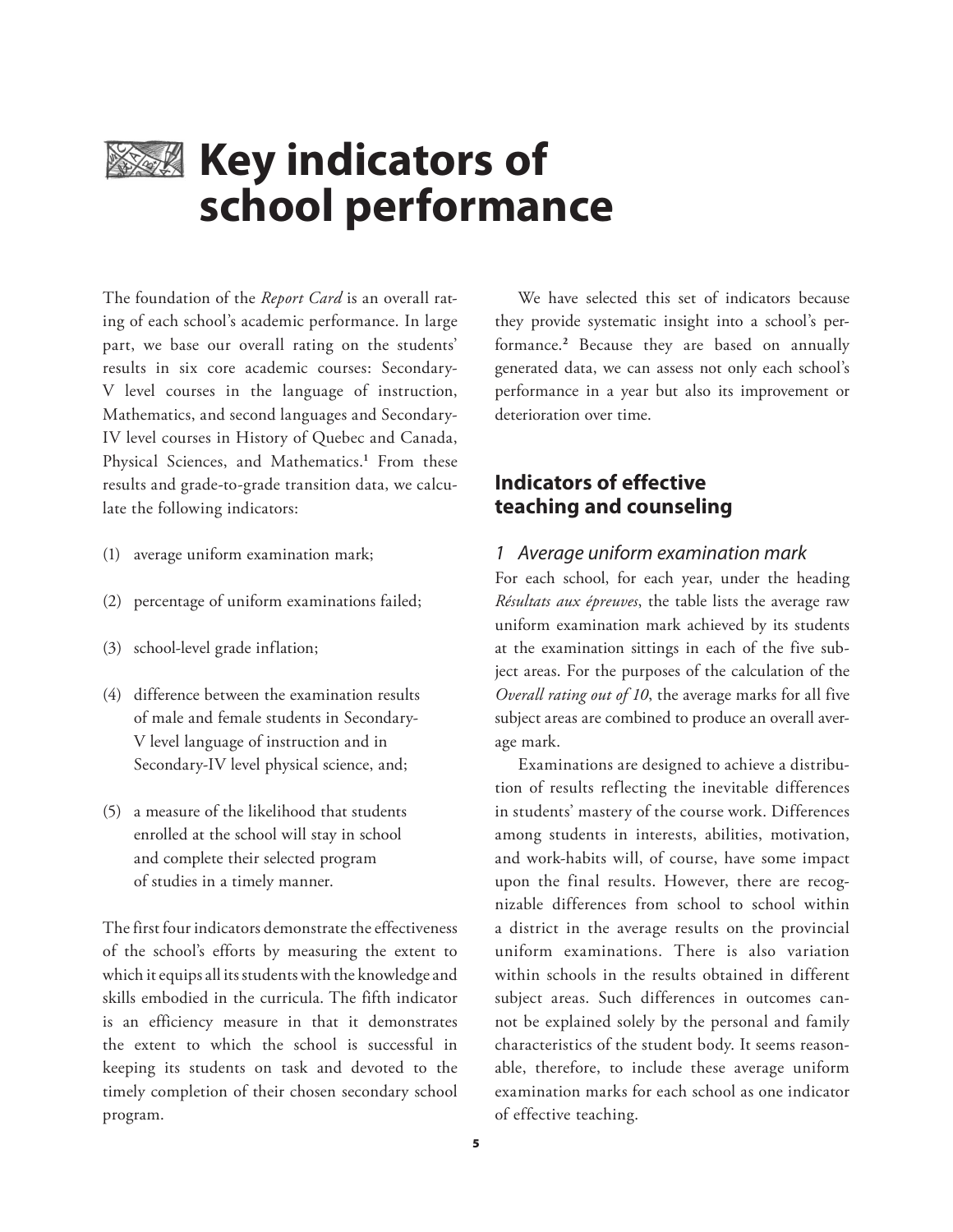#### 2 Promotion rate

During the secondary school years, students must make a number of decisions of considerable significance about their education. They will choose the priority that they will assign to their studies. They will choose among optional courses. They will plan their post-secondary educational or career paths.

One of the most important decisions that students must make is to stay in school and complete their chosen programs of study in a timely manner. The *Promotion rate* (noted in the tables as *Taux de promotion*) measures the proportion of students in each school who do so. While there are factors not related to education—absence or emigration from the province, sickness, death, and the like—that can affect the data, there is no reason to expect these factors to influence particular schools systematically. Accordingly, we take variations in the *Promotion rate* to be an indicator of the extent to which students are being well coached in their educational choices. It is a composite result of two measures calculated from the experience of both the Secondary-IV and Secondary-V classes at the school.

### The proportion of students who stay in school

The first component of the *Promotion rate* indicator gives credit to schools for the extent to which their students remain in school. While some students may require more time to complete the general program than is normally the case and other students may transfer from the general program into a less rigorous program of study, at the minimum, we believe that schools should encourage and assist students to finish a program of secondary school study. This component was determined as follows. First, we calculated the proportion of the school's Secondary-IV students who received a diploma or other qualification at the end of the school year or re-enrolled in any program in the following year. Then, we multiplied the result by the proportion of the school's Secondary-V students who either received their diploma at the end of the school year or re-enrolled in any program in the following year.

### The proportion of students who receive their general program diploma on time

The second component of the *Promotion rate* indicator provides a more rigorous test of the school's ability to ensure that its students stay on task. It was calculated by multiplying the proportion of the Secondary-IV students at the school who either received a diploma or other qualification by the end of the year or were promoted to the Secondary-V level by the proportion of the school's Secondary-V students who obtained a diploma or other qualification in the same school year.

Note that neither of the two components used in the calculation of the *Promotion rate* indicator is a measure of the results of a single cohort of students.**<sup>3</sup>** Instead, we calculate the results for an "instant cohort" comprising the Secondary-IV and Secondary-V students enrolled at the school in the same year. Using a real student cohort, such as that of students who began Secondary IV in September of 2005 and were scheduled to receive their diplomas in June of 2007, would not measure the effectiveness of the individual school but that of the school system because the available data reports student certification and re-enrollment within the education system as a whole. Thus, students at one school in Secondary IV could receive their diploma at another school in the following years. Which school should get credit for these students' timeliness? A further advantage of the "instant cohort" method of calculation is that it reflects more accurately the effectiveness of the school in a single school year by taking into account the results for students in both Secondary IV and Secondary V. Thus, the *Promotion rate* indicator is compatible with the other indicators used in the *Report Card*. The use of the "instant cohort" follows methodology developed by France's national ministry of education.**<sup>4</sup>**

Finally, we averaged these two components to calculate the composite *Promotion rate*.

#### 3 School-level grade inflation

For each school, this indicator (noted in the tables as *Surestimation par l'école*) measures the extent to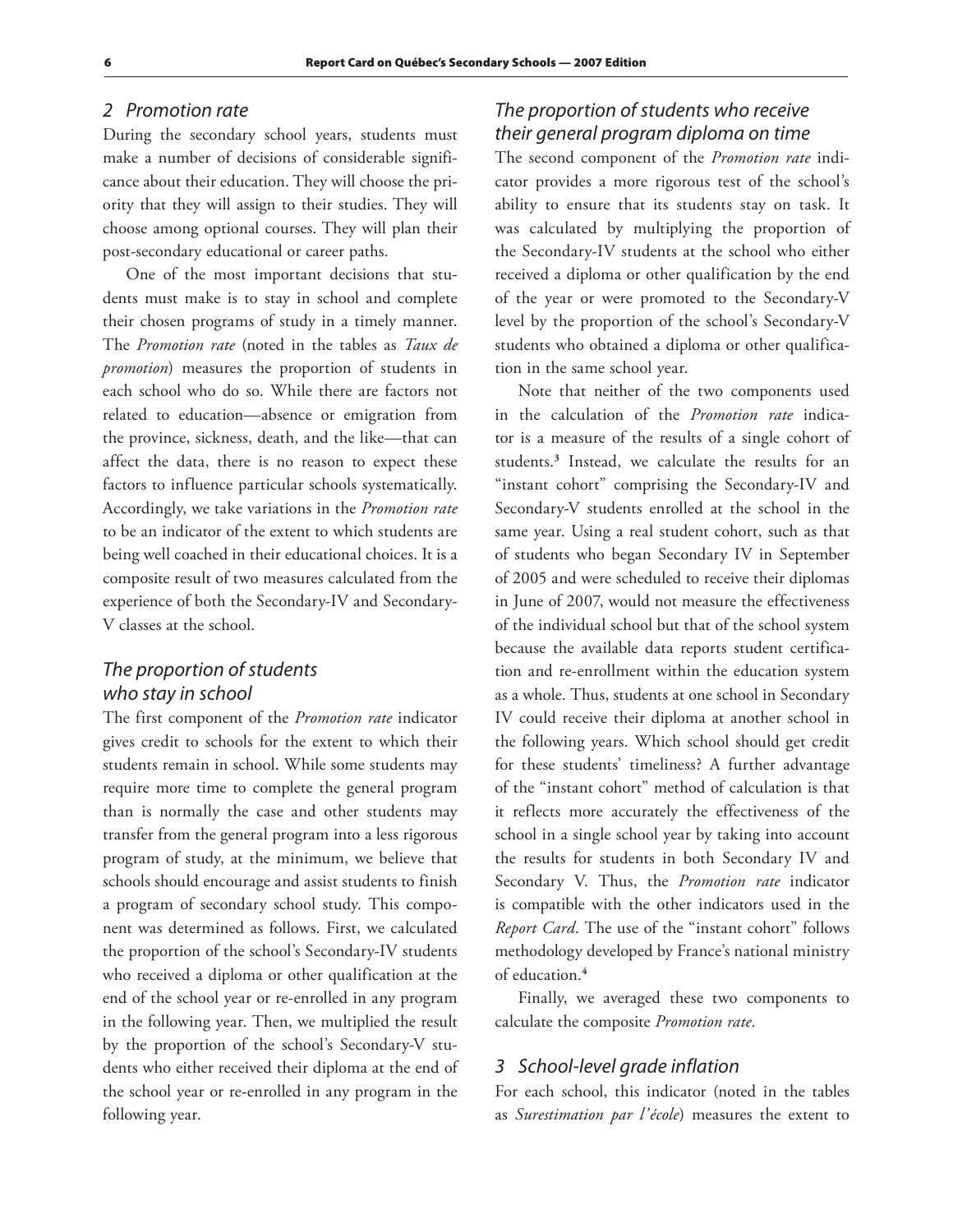which the average "school" mark—the accumulation of all the results from tests, essays, quizzes and so on given in class—exceeds the average uniform examination mark obtained in the six core courses. Where a school's average examination mark is higher than the average school mark, the school is assigned a zero on this indicator.

Effective teaching includes regular testing of students' knowledge so that they may be aware of their progress. As a systematic policy, inflation of schoolawarded grades will be counterproductive. Students who believe they are already successful when they are not will be less likely to invest the extra effort needed to master the course material. In the end, they will be poorer for not having achieved the level of understanding that they could have achieved through additional study.

The effectiveness of school-based assessments can be determined by a comparison to external assessments of the students. The same authority—the Ministry of Education—that designed the courses administers the uniform final examinations. These examinations will test the students' knowledge of the material contained in the courses. If the marks assigned by the school reflect a level of achievement that the student subsequently achieves or exceeds on the uniform examination, then the school has not deceived the student into believing that learning has occurred when it has not. It seems reasonable, therefore, to use this indicator as a third measure of effective teaching.

### **Indicators of equitable teaching**

Effective schools will ensure that all their students are assisted and encouraged to reach their potential regardless of any real or perceived disadvantages resulting from personal or family characteristics. At such schools, teachers will take into account the characteristics of their students when they develop and execute their lesson plans. In doing so, they will reduce the probability that systematic differences in achievement are experienced by sub-populations within the student body.

#### 1 Percentage of courses failed

For each school, this indicator (noted in the tables as *Échec*) provides the combined rate of failure (as a percentage) in the courses that form part of the five core subject areas. It was derived by dividing the sum, for each school, of the courses taken by the students where a failing grade was awarded by the total number of examinations taken in these courses by the students of that school. In part, effective teaching can be measured by the ability of all the students to complete a course successfully.

There is good reason to have confidence in this indicator as a measure of equitable teaching. First, these courses are very important to students regardless of their post-secondary plans. In order to obtain a general program diploma, students must successfully complete two of these courses (language of instruction at the Secondary-V level and History of Québec and Canada at the Secondary-IV level). Anglophone students must also successfully complete French as a second language at the Secondary-V level. The Mathematics and Physical Science courses are a prerequisite for a variety of CEGEP courses. Second, since each of these courses has prerequisite courses, their successful completion also reflects how well students have been prepared in the lower grades. Since successful completion of the courses is critical for all students and requires demonstrated success in previous courses, it seems reasonable to use the percentage of courses failed as an indicator of the effectiveness of the school in meeting the needs of all its students.

#### 2 The Gender Gap indicators

In a study of gender differences in the academic results of British Columbian students, it was found that "there appears to be no compelling evidence that girls and boys should, given effective teaching and counselling, experience differential rates of success." **<sup>5</sup>**However, the data from Quebec's Ministry of Education upon which this study is based provides evidence that there are systematic differences in the results of these groups on the Ministry's uniform final examinations. For example, the results for the school year 2004/2005 reported in this *Report Card*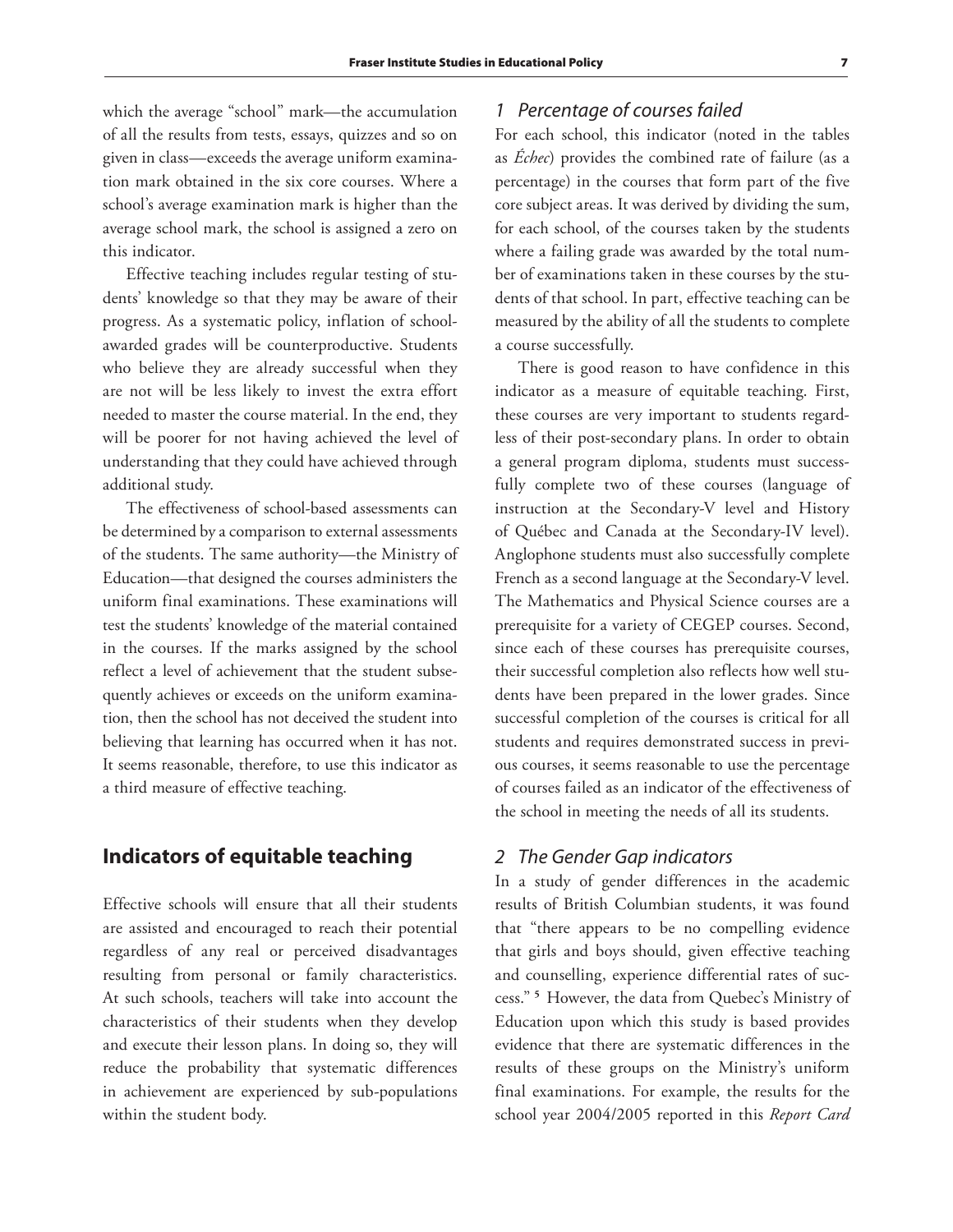show that at 96% of the schools, female students did better than male students on the Secondary-V examinations in Language of instruction. In addition, at 55% of the schools, female students outscored their male classmates in the Secondary-IV examinations in physical science.

The indicators—Gender gap: language of instruction (in the tables, *Écart sexes: langue d'enseignement*) and Gender gap: physical sciences (in the tables, *Écart sexes: sciences physiques*)—are calculated by determining the difference between the two sexes on the average uniform examination results in each of the courses.**<sup>6</sup>**

Schools with a low gender gap are more successful than others in helping students of both sexes to reach their potential.

# **In general, how is the school doing academically? The Overall rating out of 10**

While each of the indicators is important, it is almost always the case that any school does better on some indicators than on others. So, just as a teacher must make a decision about a student's overall performance, we need an overall indicator of school performance. Just as teachers combine test scores, homework, and class participation to rate a student, we have combined all the indicators to produce an overall school rating, the *Overall rating out of 10*—in the tables, *Cote globale (sur 10*).

To derive this rating, the results for each of the indicators, for each year, were first standardized. Standardization is a statistical procedure whereby sets of raw data with different characteristics are converted into sets of values with "standard" statistical properties. Standardized values can be combined and compared.

The standardized scores were then weighted and combined to produce an overall standardized score. Finally, this overall standardized score was converted into a score out of 10. (Explanatory notes on the calculation of the *Overall rating out of 10* are contained in Appendix 1.) Note that the *Overall rating out of* 

*10*, based as it is on standardized scores, is a relative rating. That is, in order for a school to show improvement in its overall rating, it must improve more than the average. If it improves, but at a rate less than the average, it will show a decline in its rating.

The *Overall rating out of 10* answers the question, "In general, how is the school doing, academically?" It is from this *Overall rating out of 10* that the school's provincial rank and its rank within the administrative region are determined. In evaluating the results of a school, it is important not to rely solely on the school's most recent overall rating. In the detailed tables of results, the *Overall rating* of the school over several years is provided so that readers can see how the school has been doing over time. In the ranking table, both current rank and overall ratings as well as the average rank and overall rating for the most recent five years are provided. By referring to these statistics, readers will get a better idea of the future performance of the school than can be provided by a single year's results.

# **Is the school improving academically? The Trends indicator**

For all but the *Promotion rate* indicator, the *Report Card* provides five years of data for most schools. Unlike a simple snapshot of one year's results, this historical record provides evidence of change (or lack thereof) over time. However, it can sometimes be difficult to determine whether a school's performance is improving or deteriorating simply by scanning several years of data. This is particularly the case in the measurement of examination results. In one year, a relatively easy uniform examination may produce a high average mark and a low failure rate. In the following year, the opposite may occur. It can, therefore, be difficult to tell whether an individual school's result is changing over time due to real change in school performance or due to differences in the make-up of the annual examination.

To detect trends in the performance indicators more easily, we developed a trends indicator (in the tables,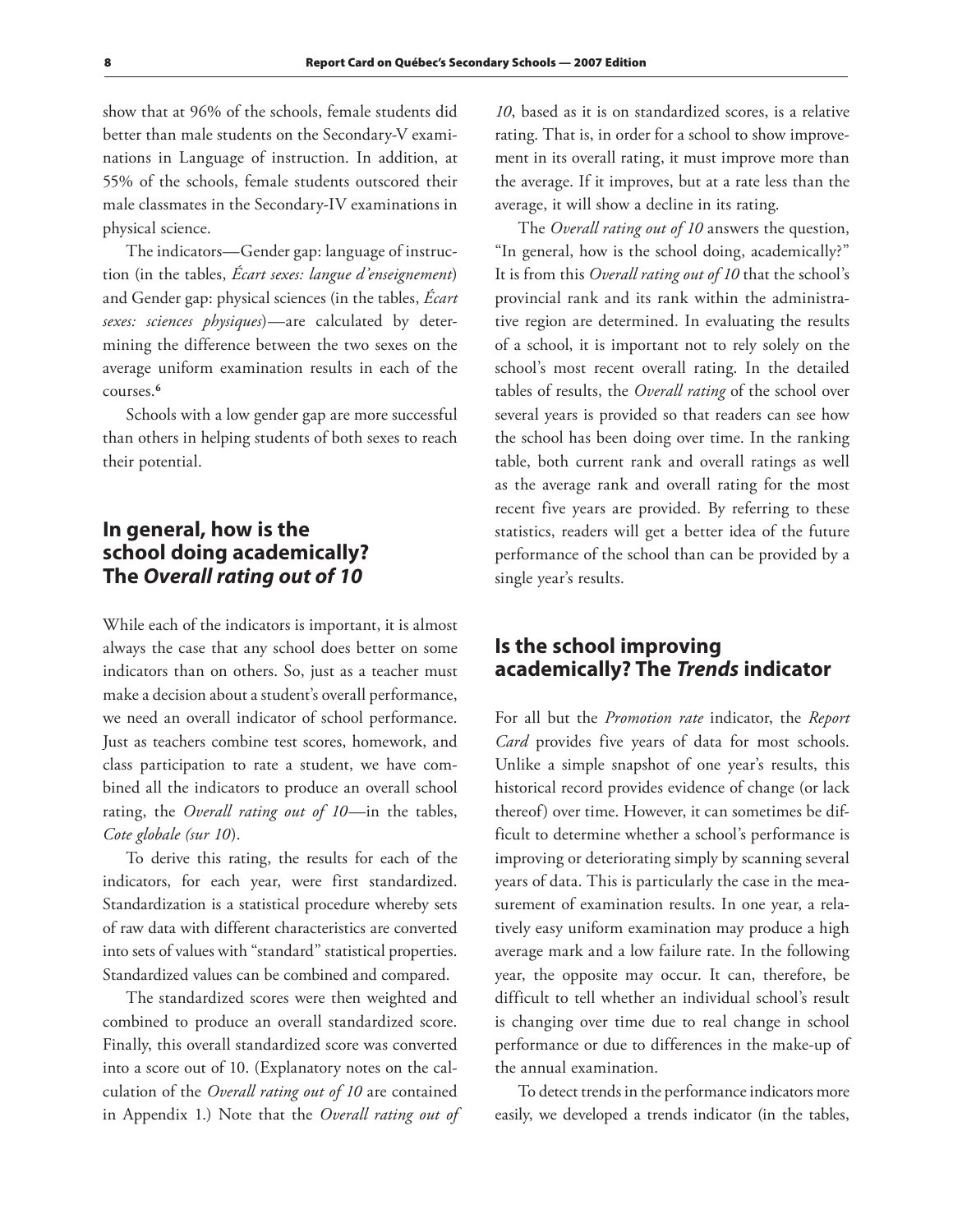Tendances). It uses regression analysis to identify those dimensions in which the standardized scores achieved by the school show a statistically significant change.**<sup>7</sup>** In such circumstances, it is likely that the school's results have actually changed relative to the results of other schools. Because trend calculation is very uncertain when only a small number of data points are available, trends are calculated only in those circumstances where at least five years of data are available.

#### **Notes**

- 1 The uniform examinations results that are presented and analyzed in the *Report Card* are: Language of Instruction, Secondary-V level, English or French; Second language, Secondary-V level, English or French; Physical sciences, Secondary-IV level; Mathematics, Secondary-IV and Secondary-V levels, and History of Quebec and Canada, Secondary-IV level. The term "uniform examination" refers to those examinations set and administered by the Ministry of Education in courses that are required for certification of studies or that are pre-requisites for important post-secondary courses.
- 2 The student data from which the various indicators in this *Report Card* are derived is contained in databases maintained or controlled by the Government of Quebec, Ministry of Education, Leisure, and Sport.
- 3 It would have been useful to know the proportion of pupils progressing without delay through all five years of secondary school. However, a significant proportion of the schools in the *Report Card* offer only the last two years of secondary instruction. For this reason, it is impossible to use five-year promotion rates to

compare all the schools in the *Report Card*. In any event, it is probable that drop-out rates are highest after most of the students have reached the age of 16 years, after which school attendance is not mandatory.

- 4 See <http://indicateurs.education.gouv.fr/ brochure.html>. The French ministry uses the expression *cohorte fictive* to distinguish the group of students from a real cohort. We prefer the expression "instant cohort" because it expresses not only the fact that it differs from the real cohort but also that this concept is based on a single year's student results. If the main advantage of using the instant cohort is that it relates the promotion of students to the efforts of a single school in a single year, the disadvantage is that it disregards possible differences between the student groups—Secondary IV and Secondary V—that make up the instant cohort. However, since we intend to report this *Promotion rate* annually, it will be possible to mitigate this problem through analysis of a time series of data.
- 5 Peter Cowley and Stephen Easton, *Boys, Girls, and Grades: Academic Gender Balance in British Columbia's Secondary Schools* (Vancouver, BC: Fraser Institute, 1999).
- 6 Where examinations in both English and French as language of instruction were written at the school, the gender gap was calculated based on the results for the course in which the largest number of students were enrolled. The gender gap for physical sciences was calculated using all the results at the school, regardless of the language in which the course was taught.
- 7 In this context, we have used the 90% confidence level to determine statistical significance.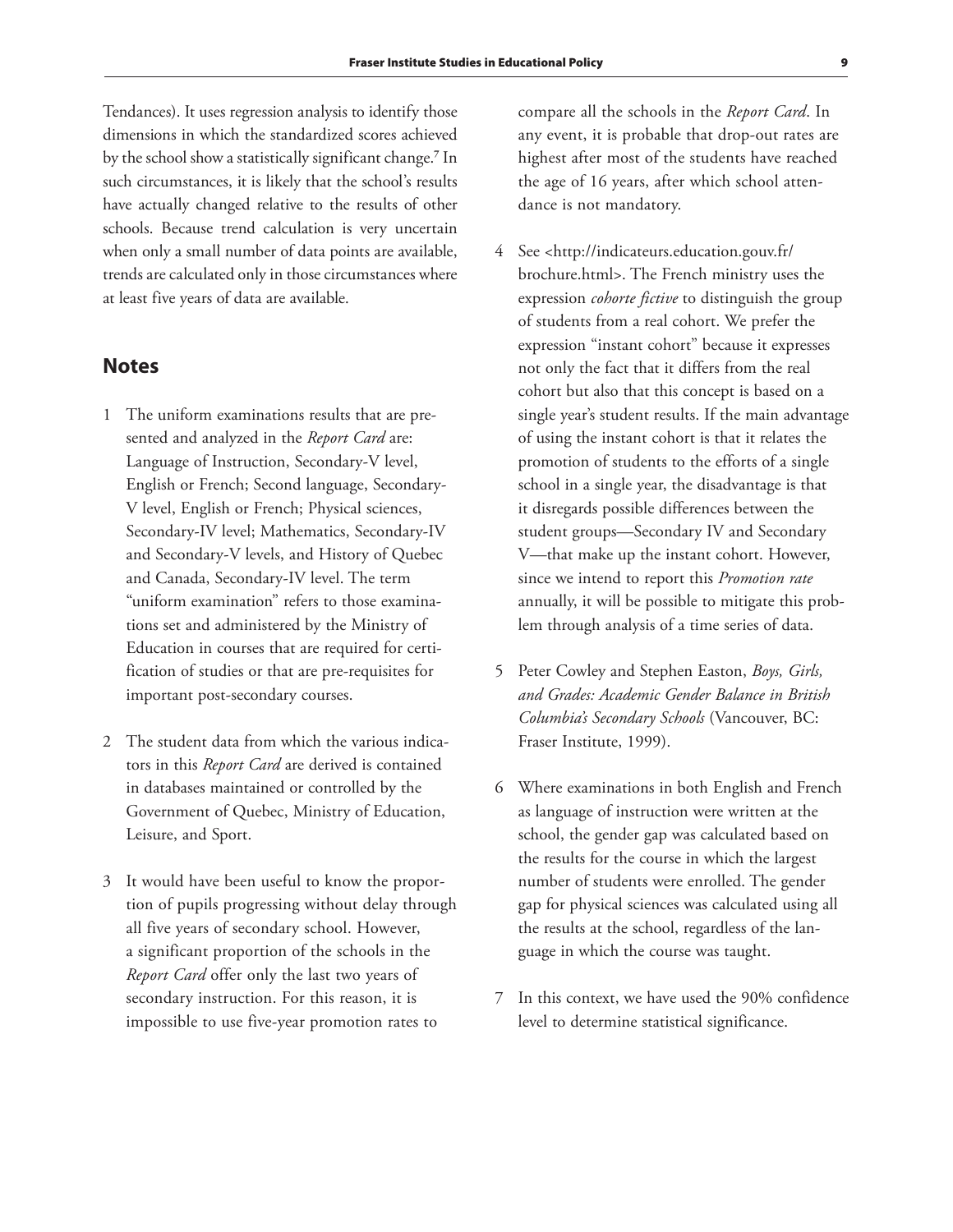

# **EXAMIOTHER INDICATORS of school performance**

#### **The value added by the school**

Certainly, educators can and should take into account the abilities, interests, and backgrounds of their students when they design their lesson plans and deliver the curriculum. By doing so, they can minimize the effect of any disadvantages that their students may have. But, are all schools equally effective in enabling all students to succeed?

Three broad groups of factors—individual student characteristics, family or socio-economic characteristics, and school-related factors—are thought to play a part in the performance of students at school. To determine the impact of the school on its students, we must first remove the effect of student and family characteristics from the *Overall rating out of 10*. The remainder will be the school effect or "value added" by the school. With this new information, we will be able to identify those schools that appear to be making a greater contribution than others to their students' success.

The calculation of the *Value added* indicator (in the tables *Valeur ajoutée*) first requires that we assemble significant indicators of both non-school and school factors. In order to provide readers with more information about the school and its student body, the *Report Card* includes six contextual indicators, of which all but *EHDAA***<sup>1</sup>** are used in the calculation of the value added by the school. They are as follows:

1 Late entry (noted in the tables as *En retard*) indicates the proportion of the students who are 16 years of age or older when they begin their Secondary-IV year. This indicator gives us some insight into the personal characteristics of the school's students as they begin the last

two years of their secondary-school program. To a certain degree, the indicator also allows us to isolate the effect of selective enrollments by some private and public schools.

- 2 Average parents' employment income (noted in the tables as *Revenus des parents*) indicates the average parental income from employment earned by the families of the school's students and is reflective of the student body's family background. This indicator was calculated using enrollment data provided by the ministry of education and income data from the 2001 census provided by Statistics Canada.
- 3 The total student enrollment (*Nombre d'élèves*) at the school.
- 4 The affiliation of the school, whether private or public. This is shown in the tables with indicator 5 (below) as part of the indicator *Secteur*.
- 5 The language of instruction at the school, whether French or English.

In order to construct a model of value added by the school, we first used by-postal-code enrollment data provided by the Ministry of Education and socio-economic data derived from the 2001 Census to establish a profile of the student body's family characteristics for each of the schools in the *Report Card*. We then used structural equation modeling**<sup>2</sup>** —a technique related to multiple regression analysis—to determine the nature of the relationship between these factors and the variations in school performance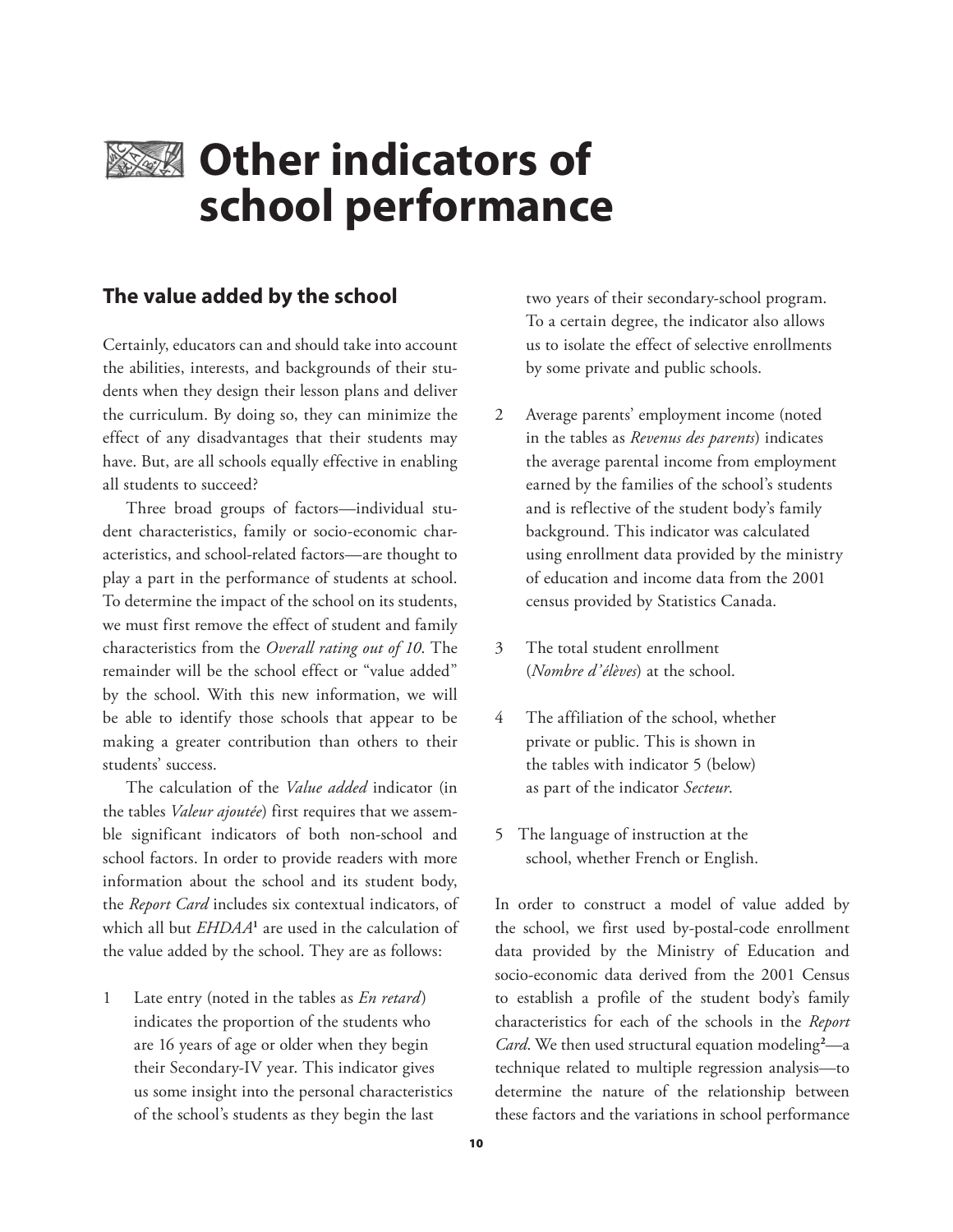as measured by the *Overall rating out of 10*. **3** We added to this profile the average values for student characteristics (*Late entry*) and certain school characteristics (*student enrollment, school affiliation,* and *language of instruction*).**<sup>4</sup>**

### **Estimating the value added by the school**

Estimating the value added by the school is a twopart process. First, we confirm the association of a variety of factors with the *Overall rating out of 10* using the procedure described above.**<sup>5</sup>**Then, from the linear equation that predicts the *Overall rating* based on the independent variables included in the model, we remove all the non-school factors. We thereby isolate the effect of the school.

Note that the residual, unexplained variance is assigned to the school. We do this for two reasons. First, our preliminary analysis of a wide range of socio-economic factors indicated that their combined effect was adequately approximated by average parental employment income alone. Second, as mentioned above, it is quite likely that many more school factors than those included in the model play an important role in the overall rating. Regrettably, we have not yet discovered any objective data that might capture the effect of such variables as strong school leadership or the establishment of high expectations at the school.

The product of this isolating procedure is a new rating for each school free of the influence of nonschool factors. The schools were sorted based on this new rating and were assigned to quartiles based on the relative strength of this measure of school effect. Schools in the quartile with the highest school-effect values were assigned a score of A while the schools in the other three quartiles were assigned B, C, and D. The schools assigned a D are judged according to the model as having the least effect on the outcome of their students.

We adopted a letter grade for this *Value added* indicator rather than a numerical score to reflect the

fact that our model can only estimate the effect of the school. Unlike the *Overall rating out of 10*, which is based on a combination of actual objective results, the *Value added* is the result of an imperfect model. While we believe that it quite accurately identifies the relative extent to which schools are having an effect on their students' results, it is unlikely that the model can as yet be used to make fine distinctions between pairs of schools. Thus, until the model is significantly improved, we will assign only broad indicators of the *Value added* to each school.

It is also important to recognize that the *Value added* indicator reflects just one year's result. We know that the *Overall rating out of 10* can vary from year to year as the result of chance factors unrelated to the model described above. As this is the case, we would expect similar variation in the *Value added* from year to year. Over time, however, we will be able to identify schools that routinely have a positive effect on their students' success.

School officials may be able to use the *Value added* indicator to identify schools that have had a relatively greater positive effect on their students. Thus identified, these schools can be used to establish norms of best practice that could be adopted by less successful schools to the benefit of their students.

# **How effective is the school in teaching struggling students?**

The analysis of report-card data in the calculation of the value added measure described above, indicates that, on average, the greater the number of *Late entry* students attending a school, the lower will be that school's overall rating.

That finding suggests that, in general, *Late entry* students are, for whatever reason, not as well prepared or are less able to take on the academic work required of them during the last two years of secondary school. It is not surprising, however, that *Late entry* students at some schools seem to do better academically than those at other schools. Of course, some of the differences can be accounted for by the specific reasons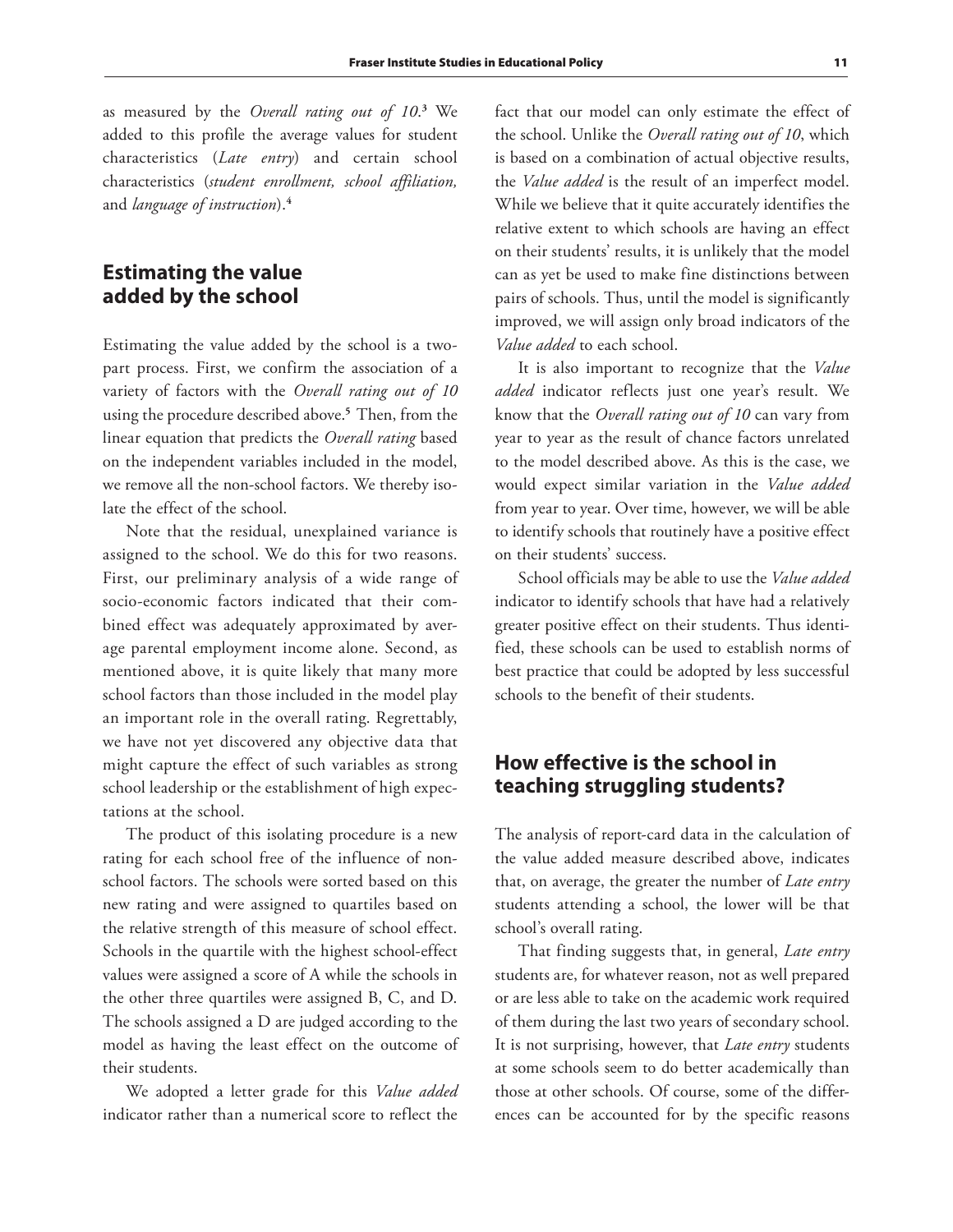why the students at a school are older upon enrollment in Secondary IV than is normally the case. For example, a school's *Late entry* student population is composed entirely of capable, allophone students who arrived in Quebec with little or no knowledge of French, their progress through school may be delayed solely because of their difficulty with French. At the same time, their academic performance in mathematics and the sciences may be strong.

Nevertheless, it is instructive to compare the results of *Late entry* students among schools to identify those schools that appear to be more successful in assisting *Late entry* students to achieve academic success in the last two years of secondary school. Introduced in this edition is an indicator (in the tables *Cote, élèves en retard*) of the comparative success of schools in dealing with the challenges facing *Late entry* students. It is calculated in exactly the same way as is the *Overall rating out of 10* with the sole exception that the *Taux de promotion* indicator is not included in the calculation of this new indicator.

Thus, the *Cote, élèves en retard* allows readers to compare schools based on the results of their *Late entry* students only. In doing so, it reflects the extent to which each school is able to assist all its students, regardless of the challenges they face, to succeed in their academic work.

Note that, in order to ensure sufficient data with which to calculate the *Cote, élèves en retard* indicator, it is only available for schools with at least 15 *Late entry* students in Secondary V.

#### **Notes**

1 "EHDAA" is the abbreviation for "Enfants handicapés ou en difficulté d'adaption et d'apprentissage." EHDAA students have been assessed with any of a variety of physical, emotional, mental, or behavioural disadvantages and the public schools that they attend receive additional funds for use in the EHDAA students' education. Percentage *EHDAA (%)* is noted

in the detailed tables as a measure of context within which to interpret the *Overall rating*. It was, however, excluded from the calculation of the *Value added* indicator for three reasons. First, because the student counts upon which the indicator is based reflect only EHDAA students funded by the Ministry, they will vary with any changes to students' eligibility for funding. Thus, the indicator is unstable. Second, in most cases, private schools receive no extra funding for their *EHDAA* students and, as a result, no data is available on their *EHDAA* enrollment. Finally, *EHDAA* students are likely to be included in the *Late entry* counts that are available for all schools.

- 2 The analysis was carried out on the software, *EQS,* version 6.1. After a preliminary analysis of the results, we carried out transformations (logarithmic curve or square root) on three indicators *Average parents' employment income*, *Total student enrollment*, and *Late entry* to reduce dissymmetry and to improve normality, linearity, and the homoscedasticity of the residual variances.
- 3 Several socio-economic indicators including average age of the parents, the number of years of schooling of the parents, parental income from employment, and parental government transfer income are strongly correlated. The precision of the analysis loses very little when only *Average parents' employment income* is used in the analysis. In addition, the interpretation of the results is considerably simplified.
- 4 For a more detailed explanation of the model underlying the value-added measure, see Richard Marceau and Peter Cowley, *Report Card on Quebec's Secondary Schools: 2004 edition*, page 14.
- 5 In the first edition of the *Report Card*, we were able to account for roughly 39% of the variation among schools in the *Overall rating*. For that edition, we produced an indicator that corrected for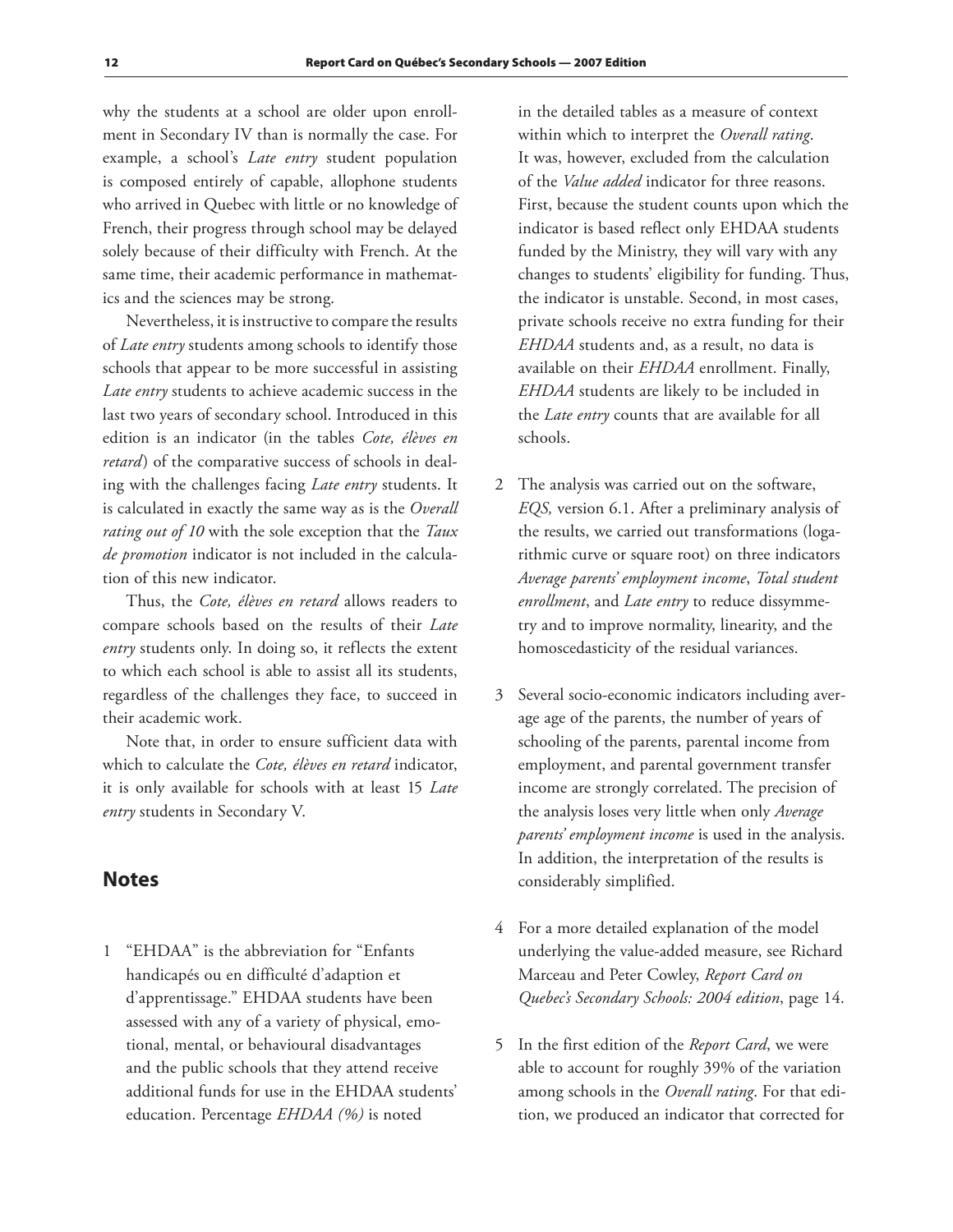family characteristics. Further analysis for the second edition allowed us to account for about 60% of the variation between schools. Our model now enables us to account for nearly 70% of the variance in the *Overall rating*, giving us considerable confidence in the model.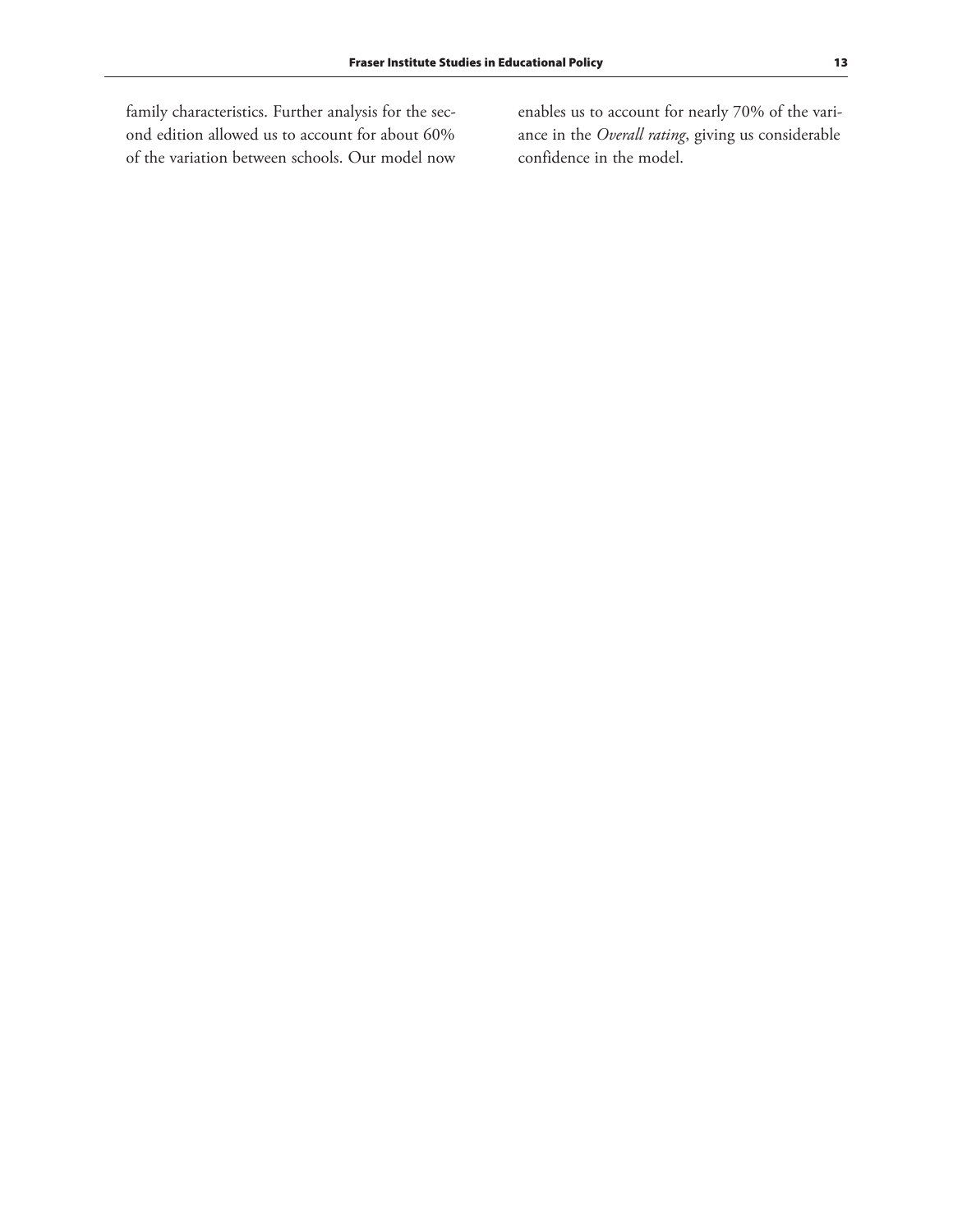# **EXAMERISHED Detailed school reports**

#### **How to read these tables**

Use the sample table and the explanation of each line below to help you interpret the detailed results for individual schools. Readers should seek to confirm the *Report Card*'s findings by visiting the school and interviewing teachers, school administrators, and other parents. More information regarding results at individual schools can be found on the Ministry of Education web site at: <http://www.meq.gouv. qc.ca/GR-PUB/m\_englis.htm> and on the web sites of local school boards and schools.

|        | <b>RÉGION ADMINISTRATIVE</b>      |       |                |       |                  |           |                   |       |
|--------|-----------------------------------|-------|----------------|-------|------------------|-----------|-------------------|-------|
| $2 -$  | <b>NOM DE L'ÉTABLISSEMENT</b>     |       |                |       |                  |           |                   |       |
|        | Secteur                           |       |                |       |                  | 2006      | 2002-2006         |       |
|        | Nombre d'élèves: 1692             |       |                |       | Rang provincial: | 262 / 466 | 190 / 434         |       |
| $5-$   | Revenus des parents: 59 600 \$    |       |                |       | Rang régional:   |           | 4/11              |       |
| $6-$   | En retard (%): 29,8               |       | EHDAA (%): 8,4 |       |                  |           | Valeur ajoutée: C |       |
|        | Résultats aux épreuves            | 2002  | 2003           | 2004  | 2005             | 2006      | <b>Tendances</b>  |       |
| $7 -$  | Langue d'enseignement (%)         | 71,2  | 71,8           | 70,3  | 71,3             | 68,0      |                   |       |
| $8-$   | Langue seconde (%)                | 79,0  | 72,1           | 74,2  | 70,0             | 72,0      |                   |       |
| $9-$   | Histoire (%)                      | 68,2  | 72,8           | 73,1  | 69,3             | 67,7      |                   |       |
| $10 -$ | Sciences physiques (%)            | 81,5  | 73,5           | 72,6  | 75,7             | 74,0      |                   |       |
| $11 -$ | Mathématiques (%)                 | 63,9  | 65,7           | 67,4  | 64,5             | 67,5      |                   |       |
| $12 -$ | Échec (%)                         | 11,1  | 14,0           | 11,8  | 18,9             | 20,2      |                   | $-19$ |
| $13 -$ | Surestimation par l'école (%)     | 0,7   | 0,7            | 1,2   | 2,3              | 2,4       |                   |       |
| $14 -$ | Écart sexes (%):<br>Langue d'ens. | F 6,6 | F 7,4          | F2,8  | F 5,5            | F3,9      |                   |       |
| $15 -$ | Sciences phy.                     | F2,9  | F 6,3          | F 4,6 | M <sub>0.1</sub> | M 3,2     |                   |       |
| $16 -$ | Taux de promotion (%)             | 74,2  | 76,1           | 78,2  | 78,0             | 75,3      |                   |       |
| $17 -$ | Cote, élèves en retard            | nd    | nd             | 7,0   | 6,0              | 6,3       | nd                |       |
| $18 -$ | Cote globale (sur 10)             | 6,6   | 6,3            | 6,2   | 5,9              | 5,8       |                   |       |

- **1** The name of the administrative area in which the school is located. This appears only above the first school listed in the administrative area.
- **2** The name of the school.
- **3** The school's affiliation (public or private) and language of instruction (French or English).
- **4 Left** The number of students enrolled at the school in 2005/2006. Indicator results for small schools tend to be more variable than those for larger schools so caution should be used in interpreting the results for these schools.
- **Right** The school's academic rank in the province. In this example, the school is ranked 262nd out of 466 schools in 2005/2006 and 190th out of 434 schools for the five-year period, 2002 to 2006. These ranks indicate how the school is doing academically compared to all other schools of the province. A high ranking over five years indicates consistently strong results at the school. The rank is based on the *Overall rating out of 10*.
- **5 Left** Average employment income of the parents of students at the school. Higher parental income is sometimes associated with better student performance.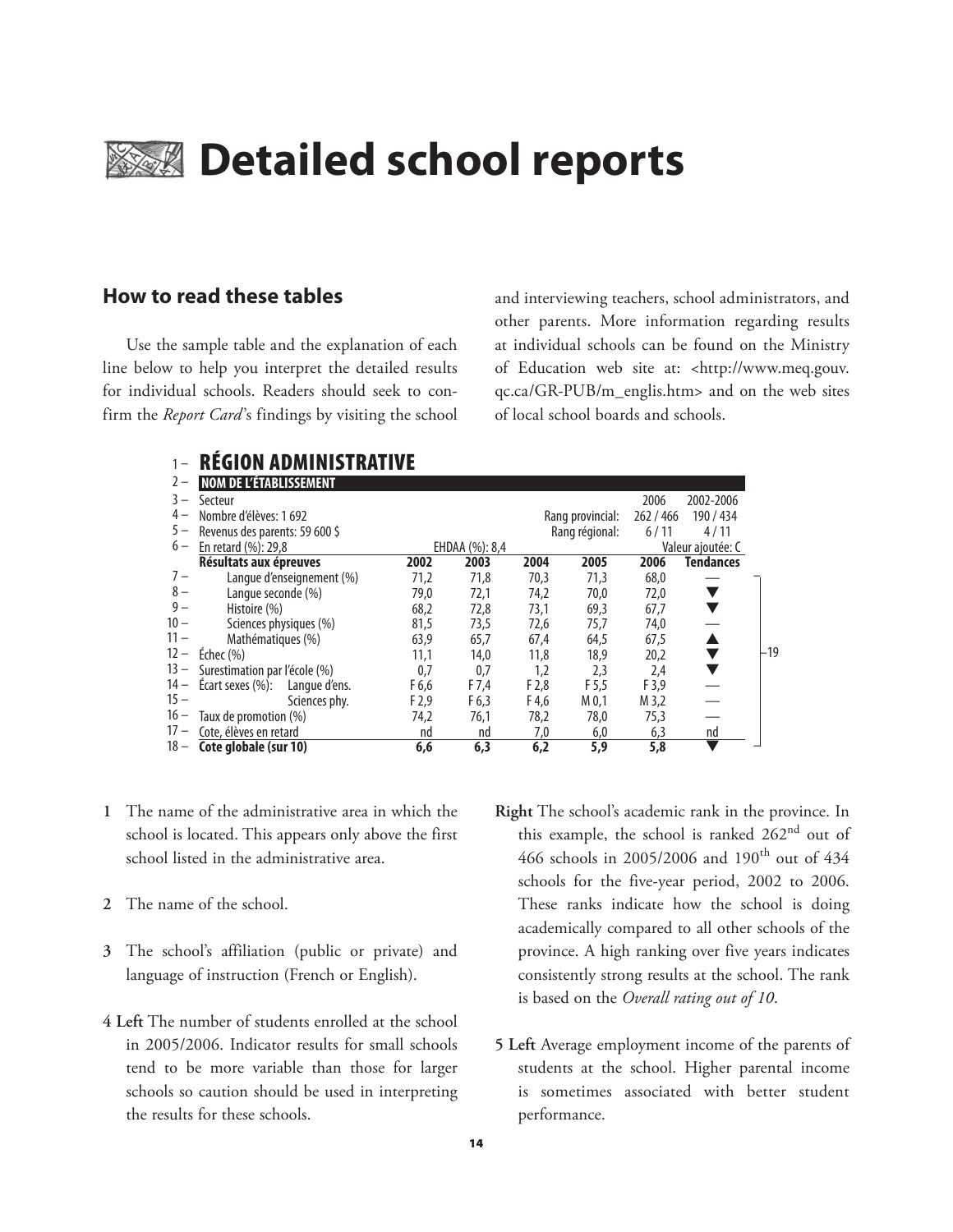- **Right** The school's rank within its administrative region. In this example, the school was ranked  $6<sup>th</sup>$  out of 11 schools in 2005/2006 and  $4<sup>th</sup>$  out of 11 schools for the five-year period, 2002 to 2006. The regional rank indicates how the school is doing compared with other schools in the same administrative region. The rank is based on the Overall rating out of 10.
- **6 Left** Late entry (%): the proportion of students entering Secondary IV who are 16 years old or more. They are older than most students at this grade level. Late entry is an indication of the past academic achievement of the students as they enter the last two years of the secondary school program. A high rate of late entry students at the beginning of Secondary IV may partially explain lower student performance at the school. This school's proportion of 29.8% late entry students is above the average.
- **Centre** EHDAA (%): Special needs enrollment indicates the proportion of pupils in Secondary IV and Secondary V who are considered disabled or who have certain specific learning or behavioural difficulties and for whom public school districts receive additional funding. Since private schools do not generally receive funding for EHDAA students, most will not have EHDAA percentages. A high rate of EHDAA may partially explain lower school performance.
- **Right** Value added: This is an estimate of the school's contribution to its *Overall rating out of 10*. Schools that have a strong, positive impact on their students receive an A for this indicator. Those that have little impact receive a D. Schools that receive a B or a C may have some positive impact on their students.
- **7-11** Average exam marks: The average marks achieved by the school's students in each of five subject areas. Examinations in Language of instruction and Second language courses are administered in Secondary V. Examinations in History and

Physical Sciences are administered in Secondary IV. The Mathematics indicator includes one examination administered in each of Secondary IV and Secondary V.

- **12** Fail rate: The proportion of these examinations completed by the students that were failed.
- **13** Grade inflation by the school: The amount in percentage points by which the students' average school marks in all of the five subject areas exceed the average marks obtained by the students on the uniform exams. Schools with a higher value on this indicator may be inflating the school marks.
- **14 and 15** Gender gaps: The percentage points by which the average uniform examination marks in Language of instruction and Physical sciences favour either male or female students. When female students are more successful, an **F** precedes the value; when male students are more successful, an **M** precedes the value.
- **16** Promotion rate: This indicator takes into account the proportion of Secondary IV and Secondary V enrolled at the school that either (a) receive a diploma or other qualifications at the end of the year or, (b) return to school in the following year for further study. Schools with high values on this indicator have done a good job of ensuring that their students remain in school in order to complete their program of studies in a timely manner.
- **17 Late entry score:** This indicator (ranging for zero to 10, where 10 indicates best performance) shows how the school's *Late entry* students (those who are at least 16 years old upon enrollment in Secondary IV) are doing academically compared to the *Late entry* students in other schools.Research indicates that schools with high percentages of *Late entry*  students generally score lower on the report card's *Overall rating out of 10*. Thus, a high score on this indicator suggests that the school is doing a good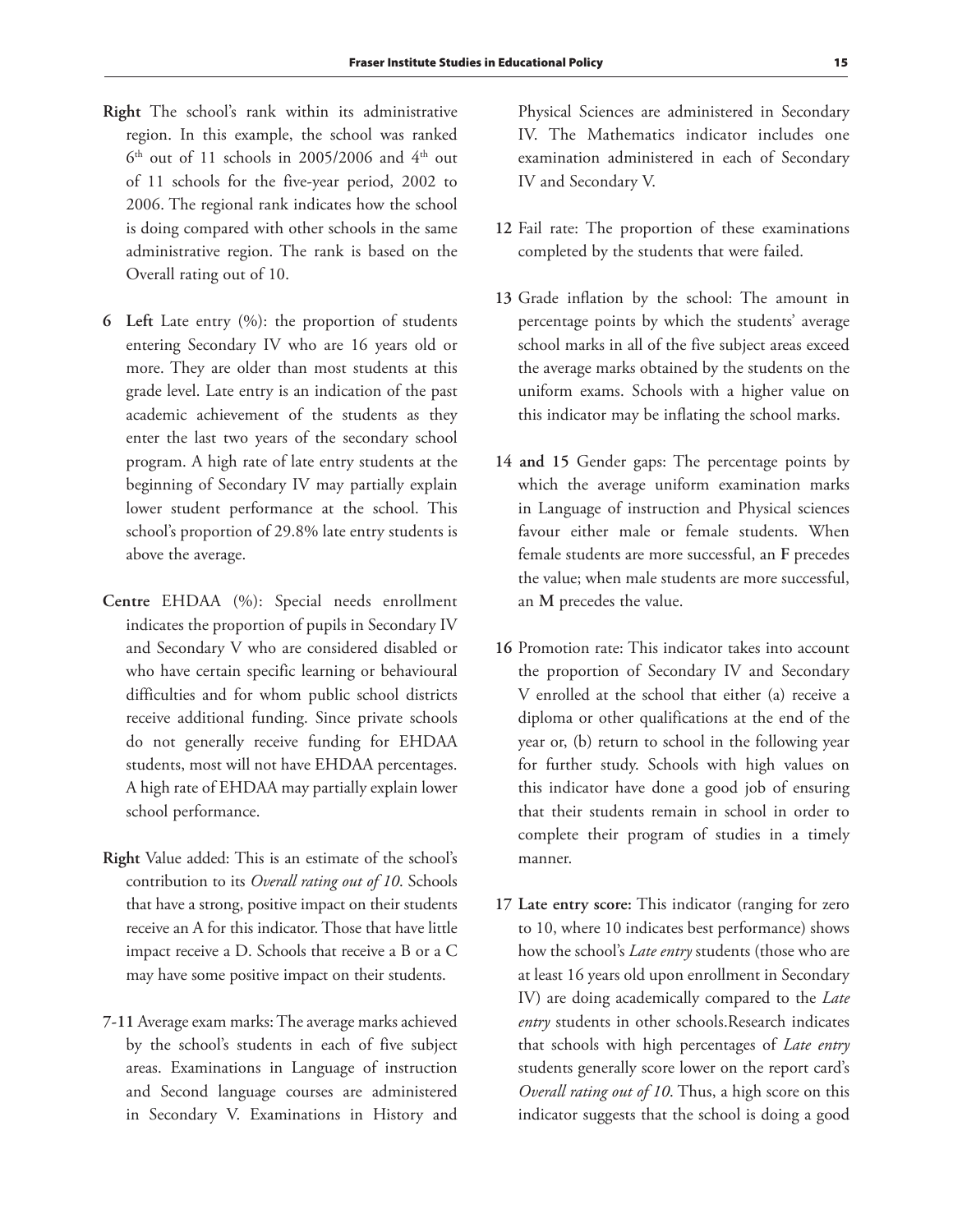job of enabling its *Late entry* students to succeed. This indicator value does not contribute to this year's *Overall rating*.

- **18** Overall rating (out of 10): The *Overall rating* takes into account all of the school performance indicators, in order to answer the question, "In general, how is the school doing academically?" It is important to consider how much the *Overall rating* varies from year to year in order to get a better idea of how the school might do in the future. Note that the *Overall rating out of 10*, based as it is on standardized scores, is a relative rating. That is, in order for a school to show improvement in its overall rating, it must improve more than the average. If it improves, but at a rate less than the average, it will show a decline in its rating.
- **19** Trends show any statistically significant change in the school's performance on the indicators and the *Overall rating out of 10*. Trends are only determined where at least five years of data are available. If school performance is improving, an upward pointing arrow  $($ ) will appear. If the school's performance is deteriorating, a downward pointing arrow  $(\blacktriangledown)$  will appear. Where a dash  $(-)$  appears, no statistically significant trend is discernable.

#### **Other notes**

#### Note 1

Not all of Quebec's secondary schools are included in the tables or the ranking. Excluded are schools with less than 15 students enrolled in Secondary V and other schools that did not generate a sufficiently large set of student data to enable the calculation of an *Overall rating out of 10*. Also excluded from the *Report Card* are centres of adult education and continuing education, schools that enroll a significant number of non-resident foreign students, and certain alternative schools that do not offer a full program of studies.

**The exclusion of a school from the** *Report Card* **should in no way be considered to be a judgment of the school's effectiveness.** 

#### Note 2

In order to take advantage of improvements in methods and the design of the indicators while ensuring the comparability of year-to-year results, some historical values may have been recalculated. For this reason, the historical results for some schools may vary slightly from those published in previous editions of the *Report Card*.

#### Note 3

When the available data are insufficient for the calcula-

| <b>ALL SCHOOLS AVERAGE</b>          |      |      |                        |      |                      |                  |  |  |  |
|-------------------------------------|------|------|------------------------|------|----------------------|------------------|--|--|--|
| EHDAA (%): 12,7                     |      |      |                        |      | Nombre d'élèves: 881 |                  |  |  |  |
| Revenus des parents: 60 500 \$      |      |      | En retard $(\%): 23.1$ |      |                      |                  |  |  |  |
| Résultats aux épreuves              | 2002 | 2003 | 2004                   | 2005 | 2006                 | <b>Tendances</b> |  |  |  |
| Langue d'enseignement (%)           | 71,3 | 67,8 | 71,1                   | 72,4 | 69,5                 |                  |  |  |  |
| Langue seconde (%)                  | 79,8 | 77,8 | 78,5                   | 76,2 | 78,5                 |                  |  |  |  |
| Histoire (%) 66.7                   | 72,0 | 74.7 | 71.4                   | 71,5 |                      |                  |  |  |  |
| Sciences physiques (%)              | 75,1 | 70.9 | 70.3                   | 75,1 | 71,0                 |                  |  |  |  |
| Mathématiques (%)                   | 68,9 | 70,1 | 68,6                   | 66,2 | 66,1                 |                  |  |  |  |
| $E$ chec $(\%)$<br>17.3             | 19,0 | 14,2 | 19,7                   | 21,2 |                      |                  |  |  |  |
| Surestimation par l'école (%)       | 2,7  | 2,8  | 2,6                    | 2,8  | 3,4                  |                  |  |  |  |
| Ecart sexes* $(\%)$ : Langue d'ens. | 4,6  | 4,4  | 4,1                    | 4,2  | 4,2                  |                  |  |  |  |
| Sciences phy. 2,8                   | 3,3  | 2,7  | 2,6                    | 2,8  |                      |                  |  |  |  |
| Taux de promotion (%)               | 79,1 | 78,8 | 79,7                   | 79,9 | 80,0                 |                  |  |  |  |
| Cote, élèves en retard              | nd   | nd   | 6,2                    | 6,2  | 6,2                  | nd               |  |  |  |
| Cote globale (sur 10)               | 6,2  | 6,2  | 6,2                    | 6,2  | 6,2                  | nd               |  |  |  |

\* These results reflect the average size of the gender gaps. In 2005-2006, the langue d'enseignement gender gap favoured females at 91% of schools. The sciences physiques gender gap favoured females at 47% of the schools.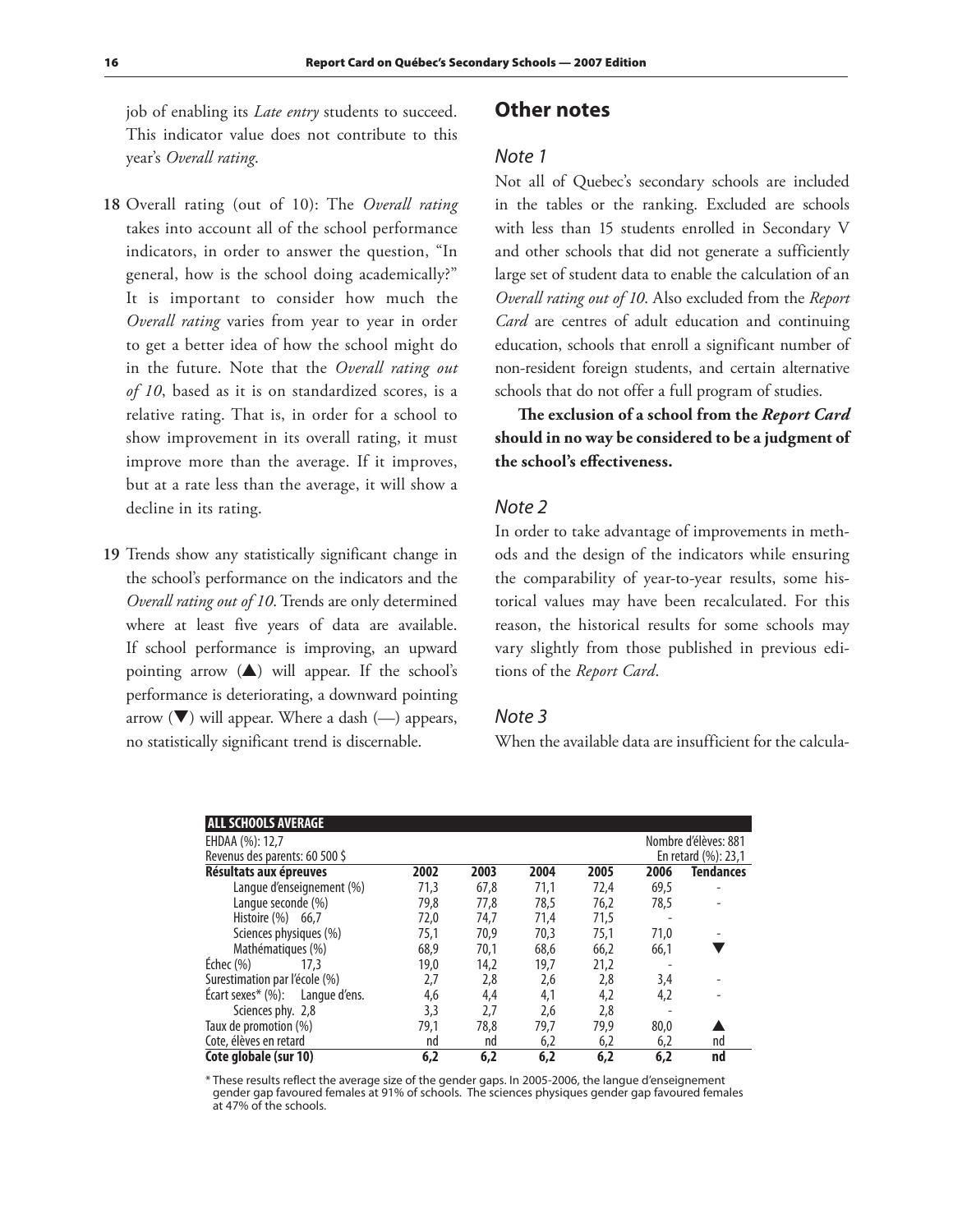tion of an indicator or when a school did not function during a certain year, "nd" appears in the tables.

#### Note 4

You can compare the results of a school with the all-schools average results in the table on the preceeding page.

# **Where to find the detailed tables**

The tables showing the detailed results for the schools will be found on pages 22 to 68 of the French version of this study, *Bulletin des écoles secondaires du Québec: Édition 2007*.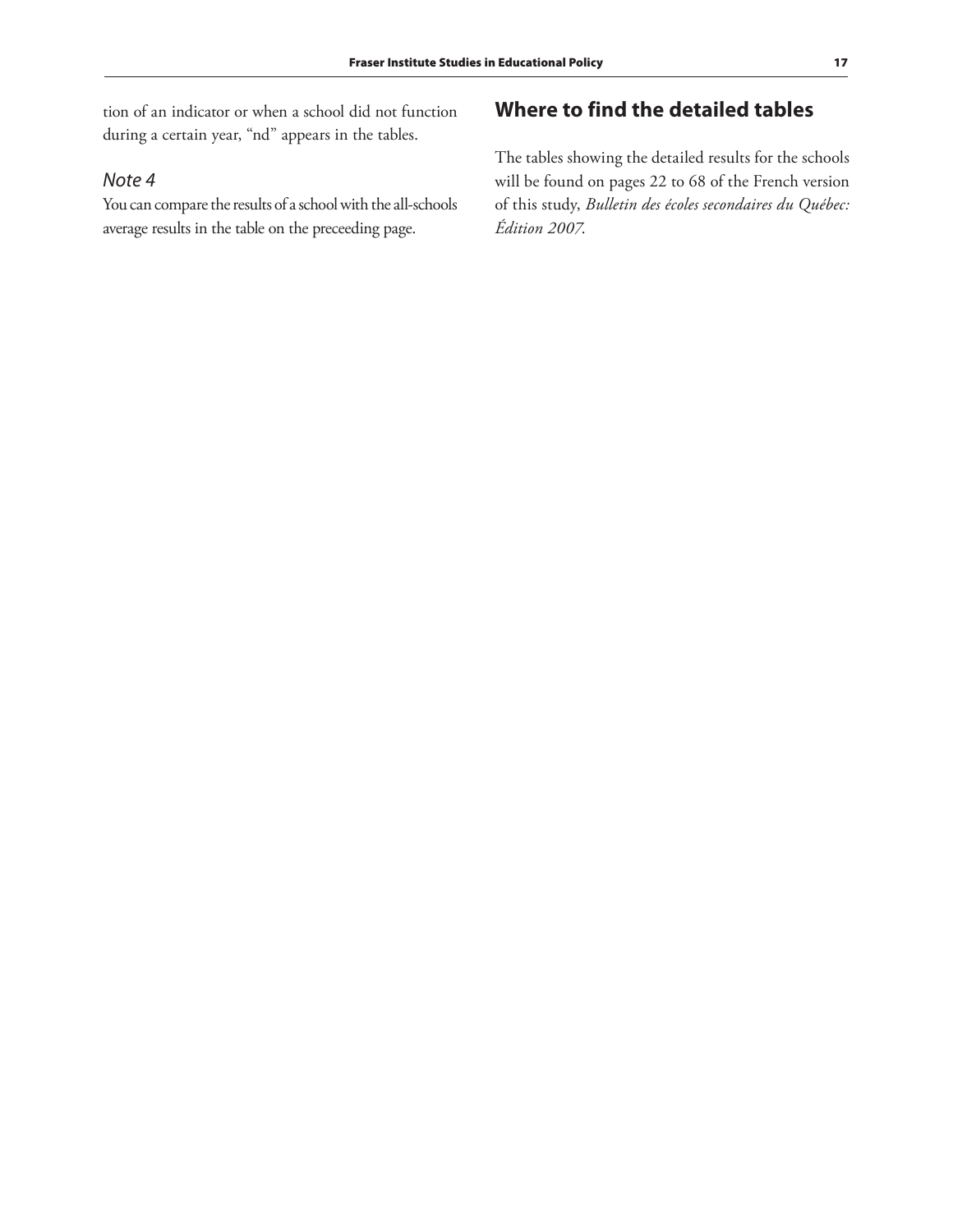

# **Schools that contribute greatly to their students' success**

In this table, we list the 106 schools that received the highest possible rating for value added. The value added mark is based on results for the school year 2005/2006.

The table will be found on pages 78 and 79 of the French version of this study: *Bulletin des écoles secondaires du Québec: Édition 2007*.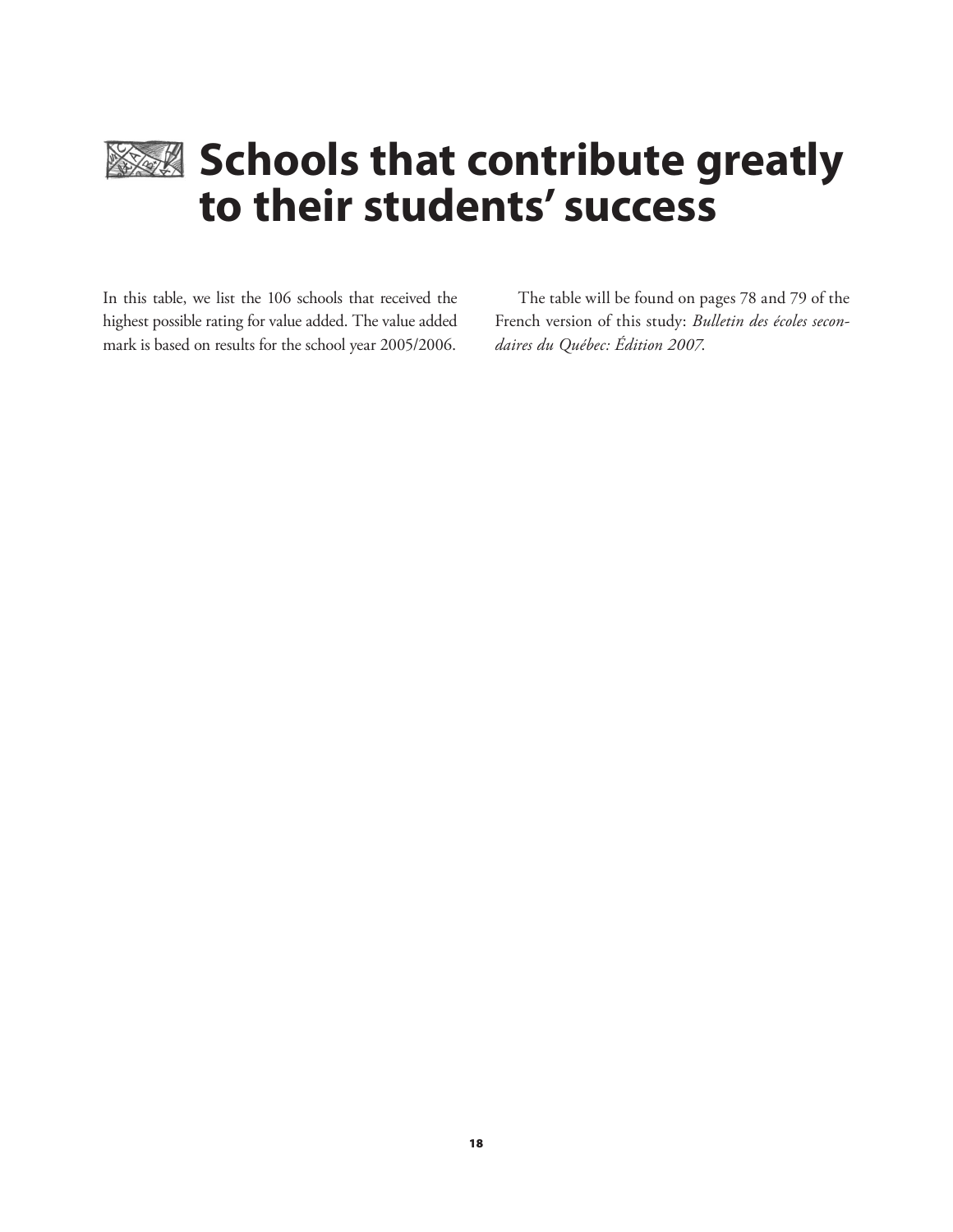# **EXX** Appendix 1: Calculating the **Overall rating out of 10**

The *Overall rating out of 10* is intended to answer the question, "In general, how is the school doing, academically?" In order to answer this question, a number of aggregations of a variety of data sets, many with dissimilar distributions, must be accomplished. Further, since the *Overall rating out of 10* is a key indicator of improvement over time, the method of its derivation must take into account that even the annual values within a given data set may not share statistical characteristics. For example, the mean and standard deviation of the distribution of average examination marks across schools in language of instruction studies may vary between English and French and within either subject from year to year. Thus, the need for aggregation of dissimilar data and for year-over-year comparability of data within data sets dictated the use of standardized data for the calculation of the *Overall rating out of 10*.

The following is a simplified description of the procedure used to convert each year's raw indicator data provided by the Ministry of Education into the *Overall rating out of 10* contained in the detailed tables.

- 1 Results in the English and French versions of Secondary IV level History were aggregated to produce a weighted average examination mark, fail rate, and school-level grade inflation rate without standardizing. We did not standardize prior to weight averaging because we have no reason to believe that the French and English versions of the same examination are dissimilar. The English and French versions of Mathematics 436 (Sec IV), Mathematics 514 (Sec V), and Secondary-IV level Physical Science were aggregated in the same way. In both cases, student enrollment proportions were used as the weighting factor.
- 2 All the results were then standardized by solving the equation

$$
Z=(X-\mu)\;/\;\sigma
$$

where *X* is the individual school's mean result;  $\mu$  is the mean of the all-schools distribution of results and  $\sigma$  is the standard deviation of the same all-schools distribution.

- 3 Since the Secondary-V level French as a second language and Secondary-V level English as second language courses each have several distinct components that are separately examined, for each course the results for these components were first standardized and then aggregated with equal weightings to produce an overall standardized result for the course. These results were then re-standardized.
- 4 All the aggregated standardized results as well as the two language of instruction results (these two distinct data sets did not need to be aggregated prior to the calculation of the overall results) were then aggregated to produce overall weighted average examination mark, fail rate, school-level grade inflation, language of instruction gender gap and physical science gender gap indicators. These weighted average overall results were again re-standardized.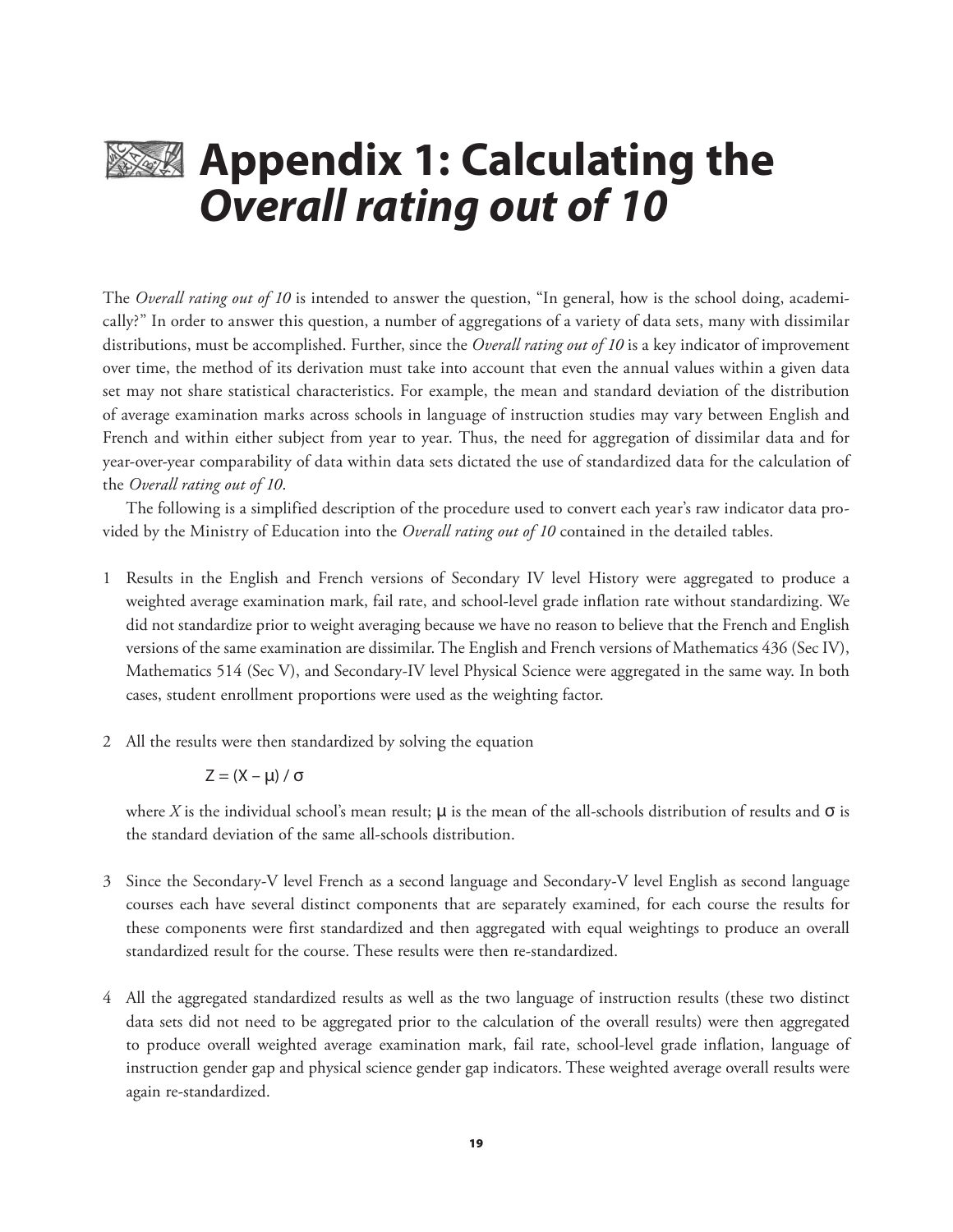- 5 The five overall standardized results described in 4 above were then combined with the standardized *Promotion rate* to produce a weighted average summary standardized score for the school. For the school year 2000/2001, the *Perseverance rate* was used as the sixth indicator; for 1999/2000, an indicator similar to the *Promotion rate* was used; and, for all prior school years only the five indicators in 4 above were used to calculate the *Overall rating out of 10*. The weightings used in these calculations were as follows: *Examination marks*—40%, *Fail rate*—20%, *School level grade inflation*—10%, *combined gender gap indicators*—10%, and *Promotion rate*— 20%. Where fewer than two gender gap indicators could be calculated, the weightings used were as follows: *Examination marks*—45%, *Fail rate*—22%, *School level grade inflation*—11%, and *Promotion rate*—22%.
- 6 This summary standardized score was standardized.

This standardized score was converted into an overall rating between zero and 10 as follows.

- 7 The maximum and minimum standardized scores were set at 2.0 and –3.29 respectively. Scores equal to, or greater than, 2.0 will receive the maximum overall rating of 10. This cut-off was chosen because the occasional, although infrequent, occurrence of scores above 2.0 (two standard deviations above the mean) allows the possibility that more than one school in a given year can be awarded a "10 out of 10." Scores equal to, or less than, –3.29 will receive the minimum overall rating of 0. Schools with scores below –3.29 are likely outliers, a statistical term used to denote members of a population that appear to have characteristics substantially different from the rest of the population. We therefore chose to set the minimum score so as to disregard such extreme differences.
- 8 The resulting standardized scores were converted into overall ratings according to the formula

 $OR = \mu + (σ * StanScore)$ 

where *OR* is the resulting Overall rating;  $\mu$  is the average calculated according to the formula

$$
\mu = (OR_{\min} - 10 (Z_{\min} / Z_{\max})) / (1 - (Z_{\min} / Z_{\max}))
$$

 $σ = (10 – μ) / Z_{max}$ 

and StanScore is the standardized score calculated in (6) above and adjusted as required for minimum and maximum values as noted in (7) above. Also, as noted in (7) above,  $OR_{min} = 0$ ,  $Z_{min} = -3.29$ , and  $Z_{max} = 2.0$ .

9 Finally, the derived Overall rating is rounded to one place of the decimal to reflect the significant number of places of the decimal in the original raw data.

Note that the *Overall rating out of 10*, based as it is on standardized scores, is a relative rating. That is, in order for a school to show improvement in its overall rating, it must improve more than the average. If it improves, but at a rate less than the average, it will show a decline in its rating.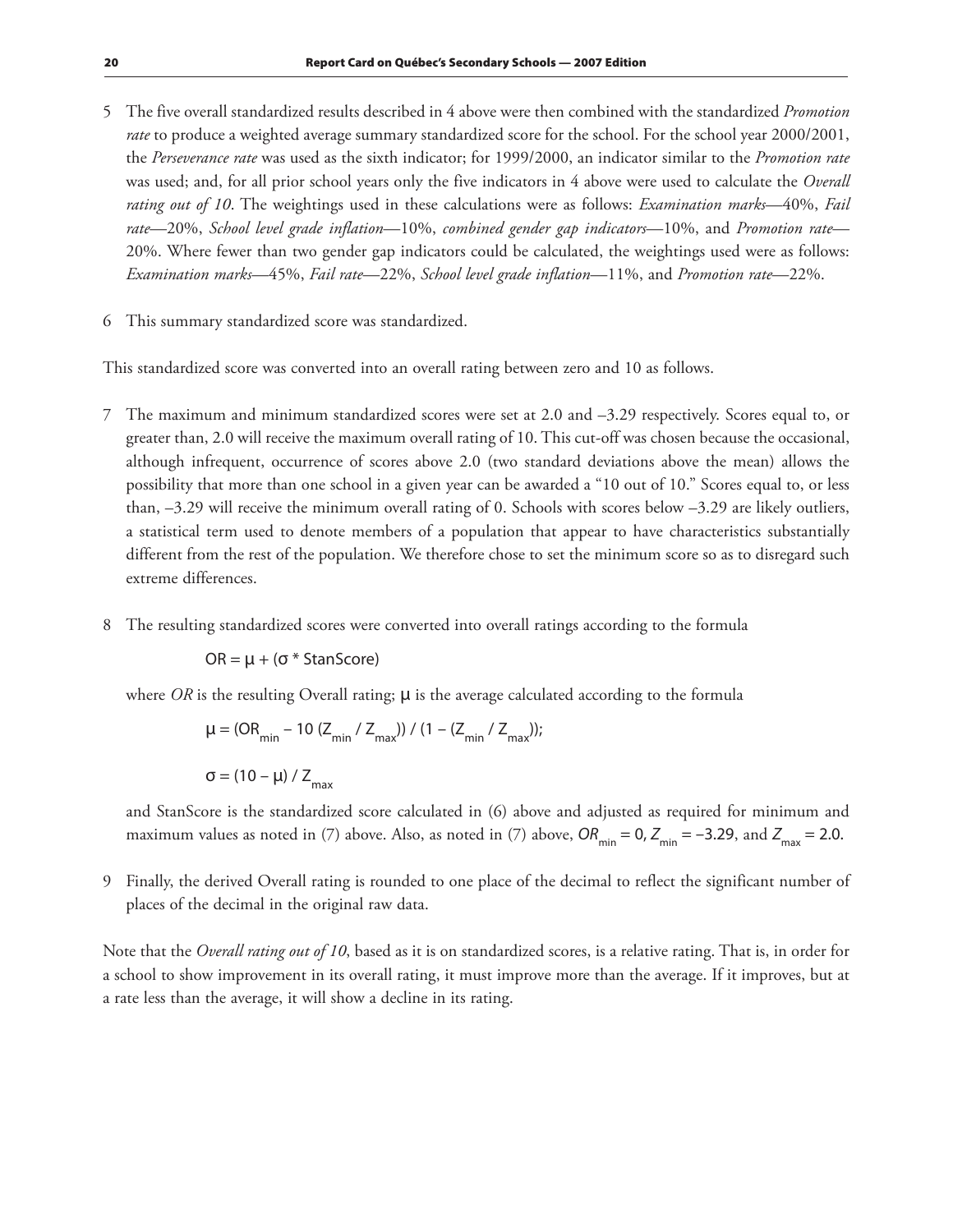

# **Appendix 2: Parameters used to estimate the value added**

Table 1 reports the regression coefficients β resulting from the multi-variate regression analysis used to define the *Value added* indicator.

After a preliminary analysis of the results, transformations of three variables were adopted in order to reduce dissymmetry and to improve the normality, linearity, and homoscedasticity of the residual variances. A logarithmic transform (*Ln*) was calculated for *PARENT INCOME*, and square root transforms (*SQRT*) were calculated for *STUDENT ENROLLMENT* and *LATE ENTRY*.

In addition to the regression coefficients β, the table presents the correlation coefficients, average, and standard deviation of each of the independent variables.

The *Value added* indicator is derived by solving the following equation:

 *Value added* = *Overall rating* – (0.79 \* *Ln Parental Income* – 0.49 \* *SQRT Late Entry*)

The schools were sorted in descending order according to their *Value added*. Then, a letter grade of A was assigned to those schools in the highest scoring quartile, B to the schools in the next quartile, C to the schools of the third highest scoring quartile, and finally, D to the schools of the remaining quartile.

| Variables                      | $rac{1}{2}$<br>OVERALI<br><b>RATING</b><br>$\overline{0}$<br>5 | PARENTAL<br>INCOME<br>£ | SQRT LATE<br>ENTRY | <b>ENROLLMENT</b><br>STUDENT<br>SQRT | ඊ<br>INSTRUCTION<br>LANGUAGE | β       |
|--------------------------------|----------------------------------------------------------------|-------------------------|--------------------|--------------------------------------|------------------------------|---------|
| <b>Ln PARENT INCOME</b>        | 0.56                                                           |                         |                    |                                      |                              | 0.79    |
| <b>SQRT LATE ENTRY</b>         | $-0.80$                                                        | $-0.54$                 |                    |                                      |                              | $-0.49$ |
| <b>SQRT STUDENT ENROLLMENT</b> | $-0.02$                                                        | 0.00                    | 0.02               |                                      |                              | 0.01    |
| <b>LANGUAGE OF INSTRUCTION</b> | 0.67                                                           | 0.53                    | $-0.60$            | $-0.31$                              |                              | 1.03    |
| <b>SCHOOL AFFILIATION</b>      | $-0.02$                                                        | $-0.29$                 | 0.14               | 0.33                                 | $-0.04$                      | 0.40    |
| Averages                       | 6.25                                                           | 10.96                   | 4.40               | 28.49                                | 0.25                         |         |
| standard deviations            | 1.68                                                           | 0.28                    | 1.94               | 10.23                                | 0.44                         |         |
| $N = 417$                      |                                                                |                         |                    | $R^2 = 0.71$                         |                              |         |

#### **Table 1. Multiple regression model: direct effects on the Overall rating out of 10 and correlation coefficients of the variables**